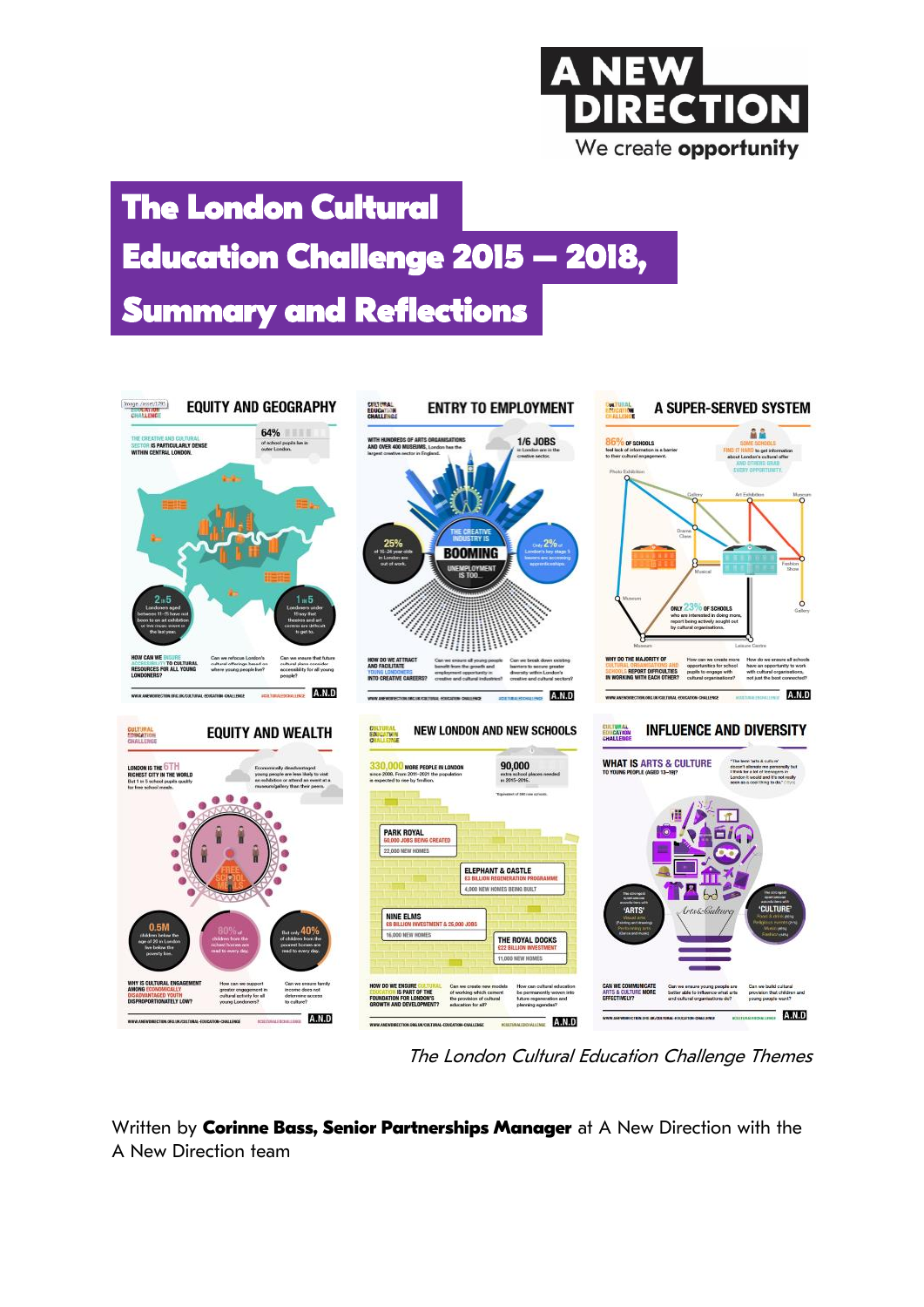

**Contents**

| Introduction and Overview                          | 3  |
|----------------------------------------------------|----|
| The London Cultural Education Challenge in Numbers | 6  |
| Five Questions for the Future                      | 7  |
| Reflections: Programme Aims                        | 8  |
| <b>Reflections: Delivery Process</b>               | 18 |
| The Future and Next Steps                          | 23 |
| Glossary                                           | 25 |
| <b>Further Reading</b>                             | 26 |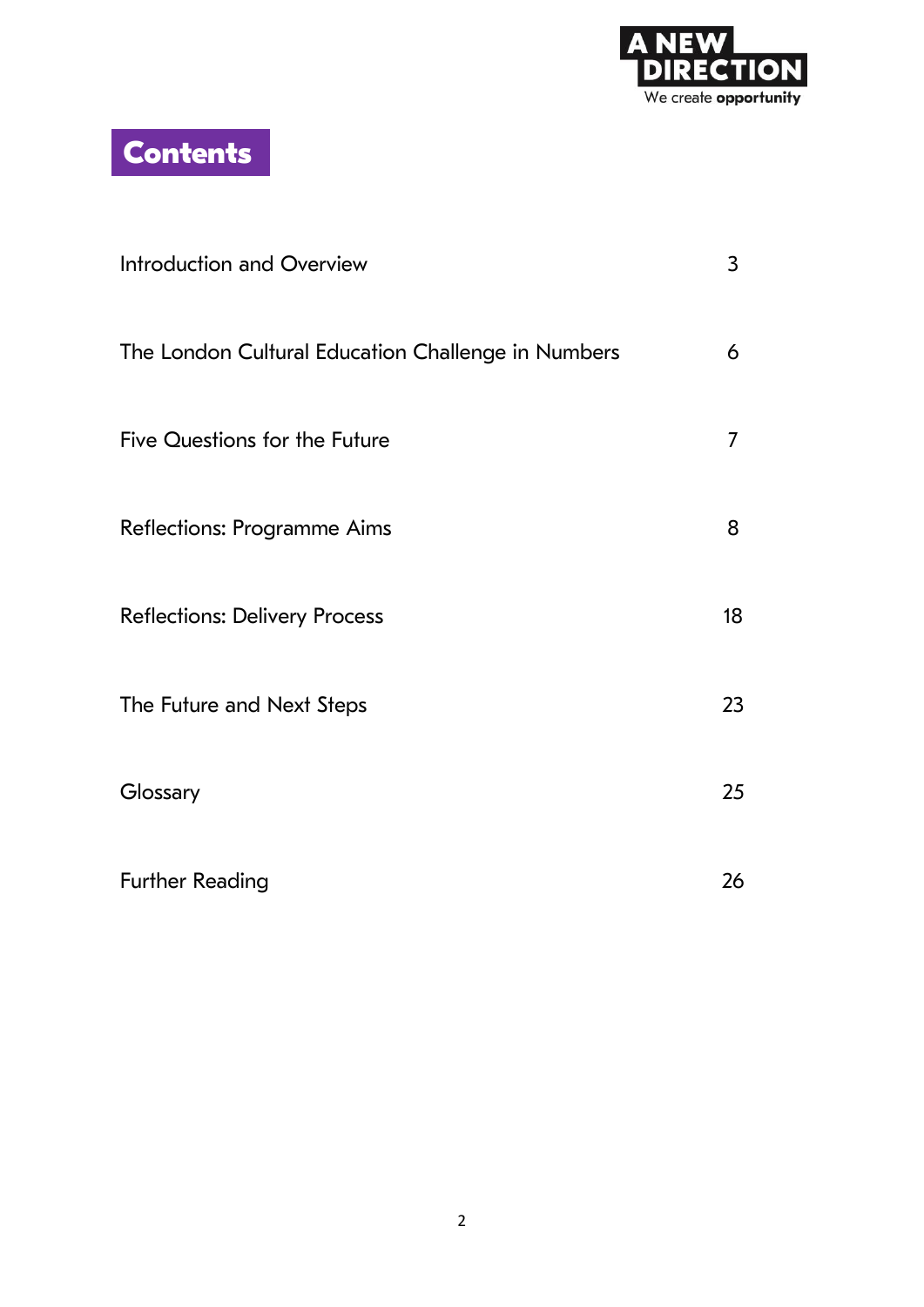

### **Introduction and Overview**

On February 22<sup>nd</sup> 2015, A New Direction hosted a meeting for over 100 cultural, creative, education and public sector professionals involved in different ways in the cultural education landscape, to introduce, and open up for discussion, the London Cultural Education Challenge. Through the Challenge, a three-year programme spanning 2015-2018, A New Direction aimed to bring about a 'step-change' in cultural education for young Londoners.

Research prior to the event had indicated that six themes shown in figure one would be important in this endeavour, but what should our priorities be? How should we focus our resources to best effect? Who should be involved? This was the start of the Challenge.



Fig. 1. Six London Cultural Education Challenge Themes

Three clear priorities emerged from attendees at that opening event:

- How do we involve young people in decision making and support them to make informed choices ensuring young people have ownership of culture?
- How do we develop and coordinate strategic partnerships which include new organisations and build capacity?
- How do we cope with austerity, ensure investment and sustainability to challenge inequalities?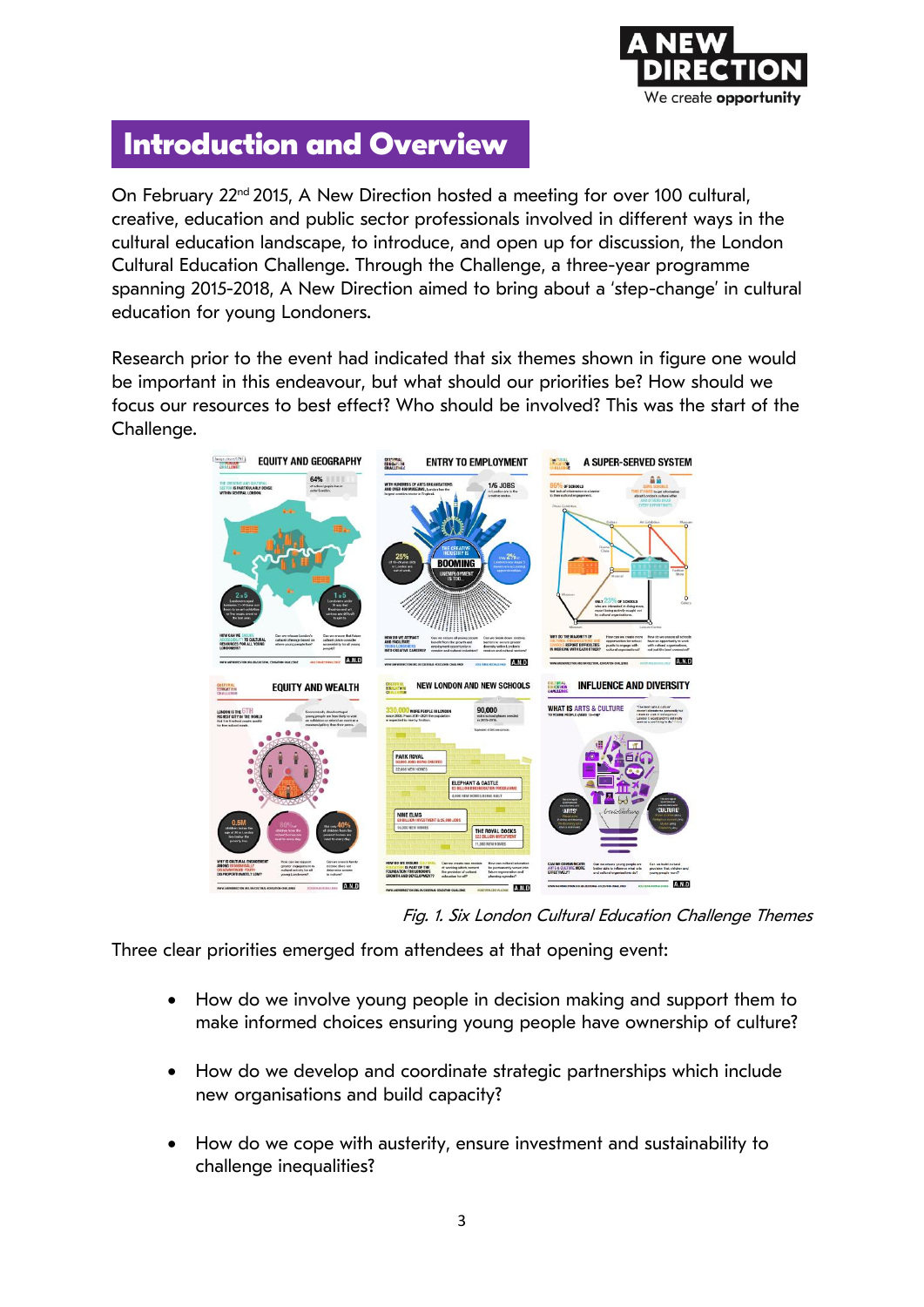

From the outset the Challenge was about new ways of working together  $-$  as cultural and creative organisations, public and private sector partners, communities and participants - over the long term to address some systemic and deep-rooted challenges for our sector. As would later emerge through our Action Research programme, we were embarking on a 'generational' commitment. The ambition for parity and consistency in high quality opportunities for young people across London is not something that could be solved in three years. However, we did want to open up a dialogue and conversation rooted in the key issues for young people and children and to test and model ideas that could be further developed. A New Direction would invest just shy of £900,000 in new programmes supporting this ambition up to 2018.

This summarising report brings together information from across the Challenge. We have included data on investments made, information about who was involved and findings drawn from monitoring and evaluation materials. The first section outlines findings and reflections drawing on evaluation clustered around our three programme aims, which mirror those priorities emerging from the February event:

- Constructing sustainable, innovative partnerships for the delivery of cultural education across London
- Providing better cultural education outcomes for young people (0-25) in London
- Generating new sources of funding to improve cultural education opportunity

The second and final section includes reflections from A New Direction around the process of the Challenge programme connecting with the three levels of programme structure introduced below.

#### **London Cultural Education Challenge Structure**

Embedded within the Challenge was an action research process led by Dawn Langley. Dawn's work tracked the journey of the programme in its development and delivery and the experience of those involved. Within her discussion document exploring cycle 1 in spring 2016, Dawn suggested three programmatic levels of the Challenge (fig. 2). 'At a functional level, it is a grant-funding programme, at a delivery level it is a community of practice and at a strategic level it is a significant change project' (Dawn Langley, Action Research cycle 1 discussion document, May 2016).

The three levels together offer a holistic view of the Challenge  $-$  it isn't simply a grant making programme, but nor is it only a campaign or solely focussed on developing a community of practice. Across the discussion of outcomes, learning around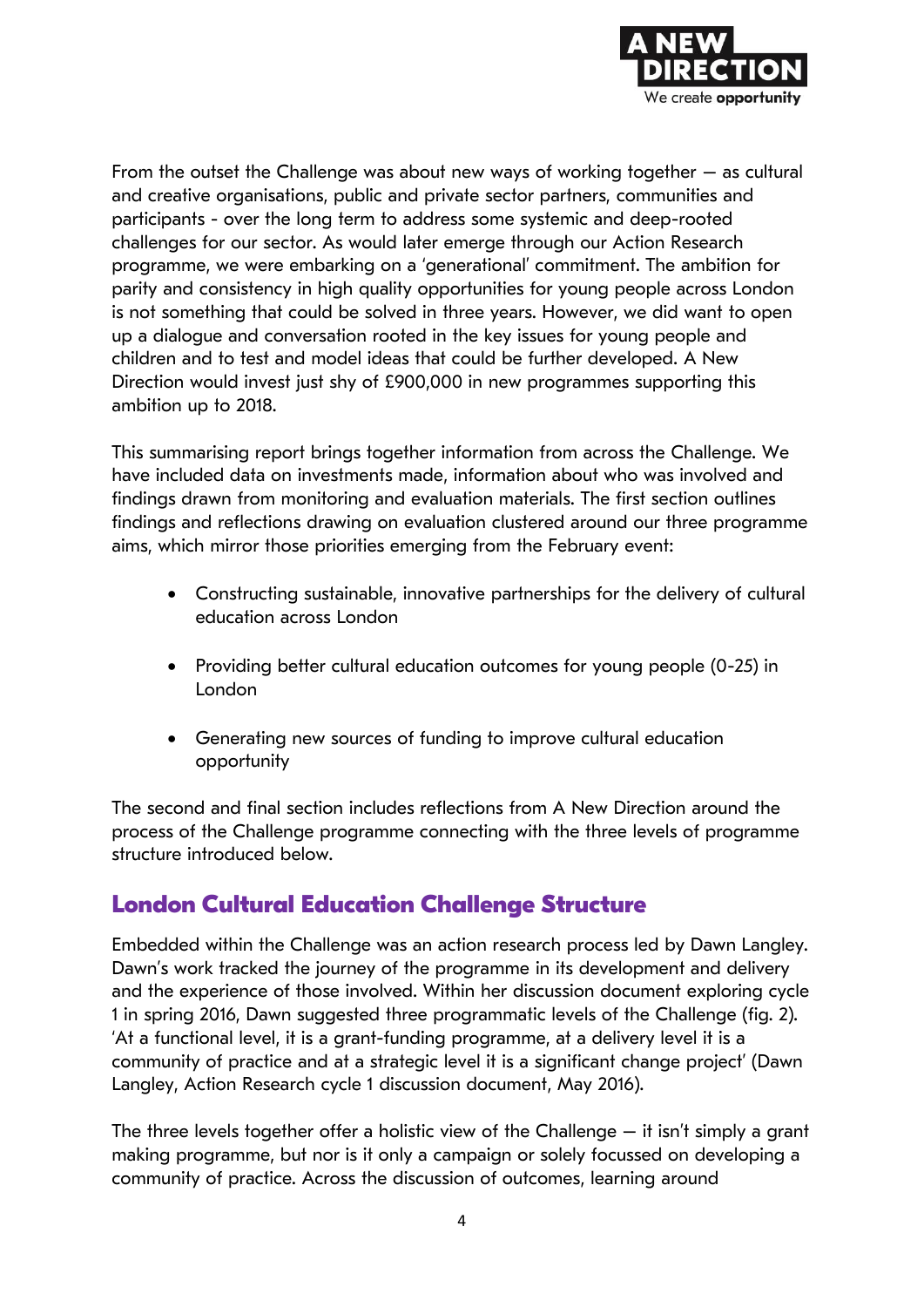

partnerships and investment that follows, aspects of these three levels of the Challenge programme are present throughout.



Fig. 2. Levels of the London Cultural Education Challenge taken from Action Research Reflections – Cycle One; Discussion Document.

This document is intended to sit alongside information about the different programmes and pieces of work that have been involved with the Challenge over the past three years. You can find blogs, a podcast featuring reflections from partners, and programme descriptions on A New Direction's website at the link below. This report also sits alongside four reports written by Dawn Langley within her Action Research process: discussion documents from action research cycles one, two and three, and a Summary document looking back at the last three years. These are also available on our website here: [Cultural Education Challenge 2015-18.](https://www.anewdirection.org.uk/what-we-do/cultural-education-challenge)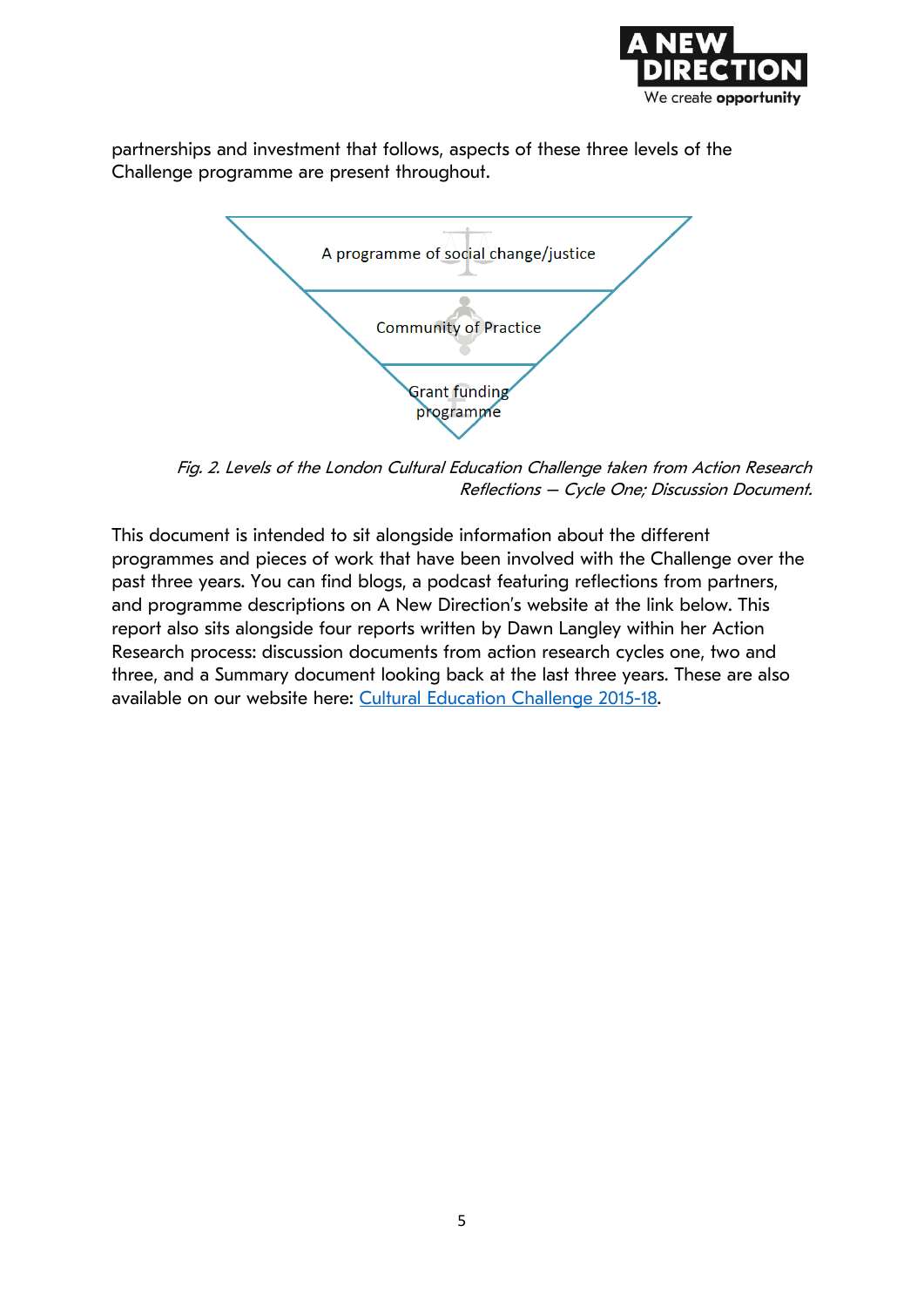

## **The London Cultural Education**

### **Challenge in Numbers**

**Over 13,000 young people** were involved in programmes in which A New Direction invested between 2015 and 2018

Activity took place in **half of London's boroughs**

**Over 700 organisations** were involved in delivering, planning and supporting the programmes

A New Direction has committed £868,000 and partners have shown £960,000 in parallel investment making the **total programme investment £1.8million**.

#### **Total investments committed through the London Cultural Education Challenge**

| Programme                                               | <b>Lead Partner</b>                                               | Total<br>investment |
|---------------------------------------------------------|-------------------------------------------------------------------|---------------------|
| Cultivate                                               | <b>Enable Leisure and Culture</b>                                 | £115,000            |
| <b>Creative Youth</b>                                   | Ovalhouse                                                         | £128,600            |
| Music for Change                                        | <b>Creative Futures</b>                                           | £50,000             |
| <b>Creative Schools</b>                                 | The Barbican Centre                                               | £170,000            |
| Creative Croydon                                        | Croydon Music and Arts                                            | £75,000             |
| <b>Getting Ready Dance</b>                              | London Youth                                                      | £67,685             |
| #CultureMakers                                          | Westway Trust                                                     | £134,922            |
| Bellingham Partnership                                  | Lewisham Education Arts Network                                   | £27,000             |
| ICA x Peabody Housing<br>Trust x Kingston University    | Institute of Contemporary Arts<br>(ICA)                           | £25,000             |
| Our Hayes, Our Heritage                                 | Uxbridge College                                                  | £25,014             |
| Project Oracle, Arts Cohort                             | <b>Project Oracle</b>                                             | £25,000             |
| A vision for 2026: Hackney<br>- the child-friendly city | <b>ZCD</b> Architects                                             | £25,000             |
|                                                         | <b>Total:</b>                                                     | £868,221            |
|                                                         | Total match investment committed across programmes<br>investment: | £961,123            |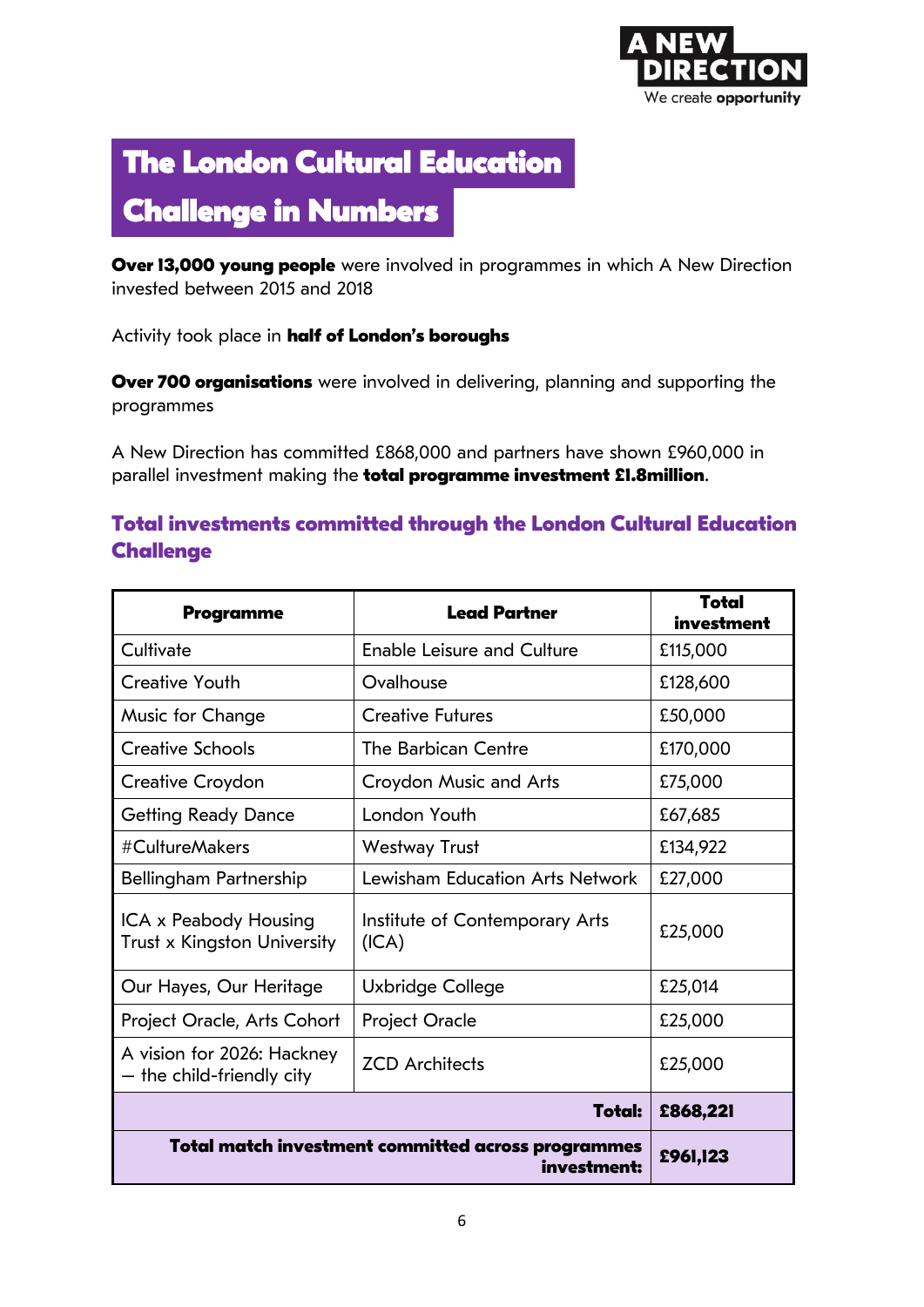

### **Five questions for the future,**

**drawing on key learning from the** 

**London Cultural Education Challenge** 

**1. Developing strategic joint working takes long-term commitment, flexibility, trust and compromise.**

Question: How can we make sure resources and capacity are in place to enable the full potential of partnership working to be realised in cultural education in London?

**2. There is enormous potential in models that distribute leadership for cultural and creative learning.** 

Question: How can partners work together to shape and deliver a local cultural learning plan which places children and young people at the heart of London's culture, heritage and creativity?

**3. Prototyping, testing and modelling new approaches to supporting creative and cultural learning opportunities comes with risks and asks for new ways of working.**

Question: What can we learn from other places about innovation practices? How can we better capture and share learning of what is working well in new innovations?

**4. All Challenge programmes embraced and celebrated the involvement of young people in programme oversight, planning, delivery and reflection.** 

Question: What needs to be in place to help us listen to the concerns of young Londoners on an ongoing basis, and ensure young people's voices are represented in decisions at all levels from policy to programme planning?

**5. There is important cross-over between our ambitions for all young Londoners to play an active part in London's culture, with the ambitions of a range of partners.** 

Question: How can we engage a range of organisations in longer-term planning and partnerships for cultural education?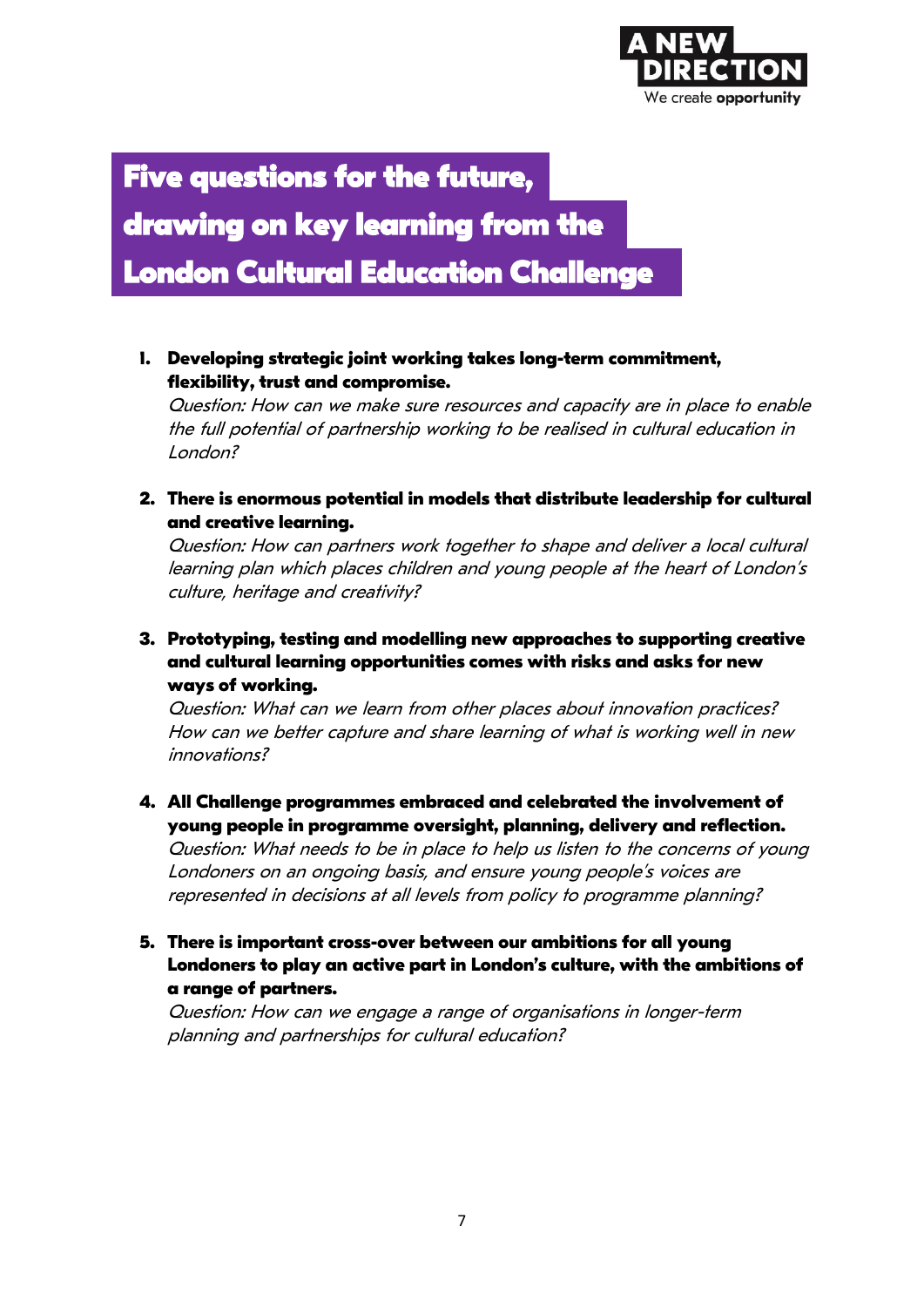

## **The London Cultural Education Challenge 2015 – 2018 Reflections: Programme Aims**

**1. Providing better cultural education outcomes for young people (0-25) in London** 

#### **New delivery practices and new models for local organisation**

Over 13,000 young people have been involved in the Challenge in different ways; as participants, co-producers, and leaders. The roles young people have taken and the type of engagement has varied considerably. All of the programmes receiving investment through the Challenge explored, tested and developed a new partnership structure connecting across one or more sector with the ambition of improving outcomes for children and young people.

For some, this involved trialling new joint delivery models between organisations with different focus areas collaborating for the first time which might bring significant impact for children and young people if taken to scale. Music for Change, for example, led by Creative Futures, received £50,000 from the Challenge with parallel investment from a range of funders including John Lyons Foundation and Youth Music. The project worked in a focussed area of north Westminster with 10 early years' settings supporting young people through a research-based music programme. The programme aimed to to strengthen children's early learning and development, in response to findings in 2013-14 that school readiness targets were not being met, and worked in collaboration with NHS Speech and Language Therapists to support children with mild or early language delay.

This programme was rooted in deep local knowledge and technical understanding from partners. Evaluation found the children involved showed above expected levels of development across all assessed areas of the early years foundation stage and significant musical skill development. Following the programme's success Creative Futures are hoping to be able to expand opportunities to work with families to enrich music making in the home and considering shaping online resources for teachers and other early years professionals. You can read more in this blog from Creative Future's Creative Director, Julian Knight: [Cultural Education Catch Up, Music for Change.](https://www.anewdirection.org.uk/blog/cultural-education-challenge-catch-up-music-for-change)

Similarly, #CultureMakers, led by Westway Trust, looked at the potential for a new way of connecting cultural opportunity and social action. Young people aged 15-26 were invited to apply for a small personal grant of up to £400 and offered support by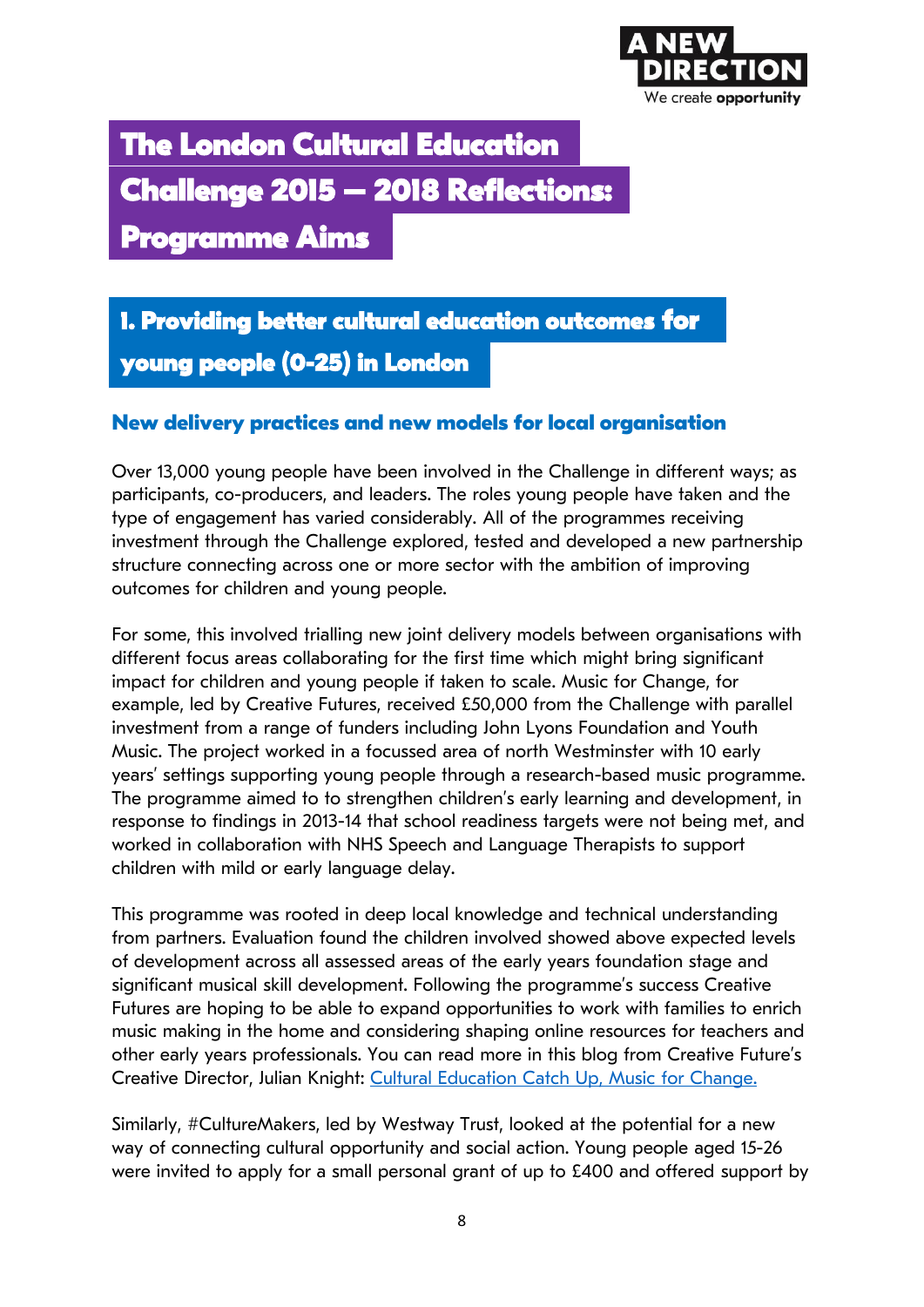

Westway working with partner vinspired to develop and present their personal projects. Along the way participants were introduced to local cultural partners, and connected with artists and mentors in different ways. Work presented included films, curated discussions, music and documentary work. You can read more here: Westway - [Culture Makers.](http://www.westway.org/sites/default/files/downloads/culturemakers.pdf)

In other situations, Challenge programmes looked to shape new collaborations which might have an impact on the coordination of cultural education work, with a key innovation around support for consistency and distribution of resources. For example, the brokerage strand of Creative Schools aimed to support schools who identified as being interested in developing more arts partnerships to connect with a range of local organisations and providers. Schools were supported in undertaking a needs-analysis which led to creation of a bespoke menu of local opportunities. 45 new creative projects in schools were brokered over the course of the programme across a range of art forms and partners with over 5000 young people involved in creative activities. You can read more on the Creative School's website: [Creative schools](http://creativeschools.london/creative-schools-brokerage/)

A key consideration and topic of discussion with partners over the past three years has been around 'sustainability', replicability and opportunities to continue or grow successful aspects of the work trialled to scale. For many this has meant exploring routes for the continued support for central or connecting staff – either through embedding this role within existing infrastructure or through distributing this work across a number of existing roles or organisations. For many, successful links have been made with existing local infrastructure and the range of partners involved in the programmes is testament to the breadth of connections fostered. However, encouraging adoption of new approaches is long term work and in many ways, after three years it is too early to tell the potential impact of some of the delivery models which will come in to their own when operating at scale.

For those programmes which looked to develop joint delivery, often the number of young people involved in the work remained consistent or steadily increased across the course of the programme. However, where the programme was about a system around distribution and coordination of activity, the numbers of young people involved tended to be low towards the start rising around half way through the programme as the new infrastructure or approach took hold. As funders and joint investors of activity which is designed to push system change we need to be mindful that we won't always see high numbers of participants within the duration of the funded programme, we may need to be content to sacrifice outputs in order to pursue outcomes.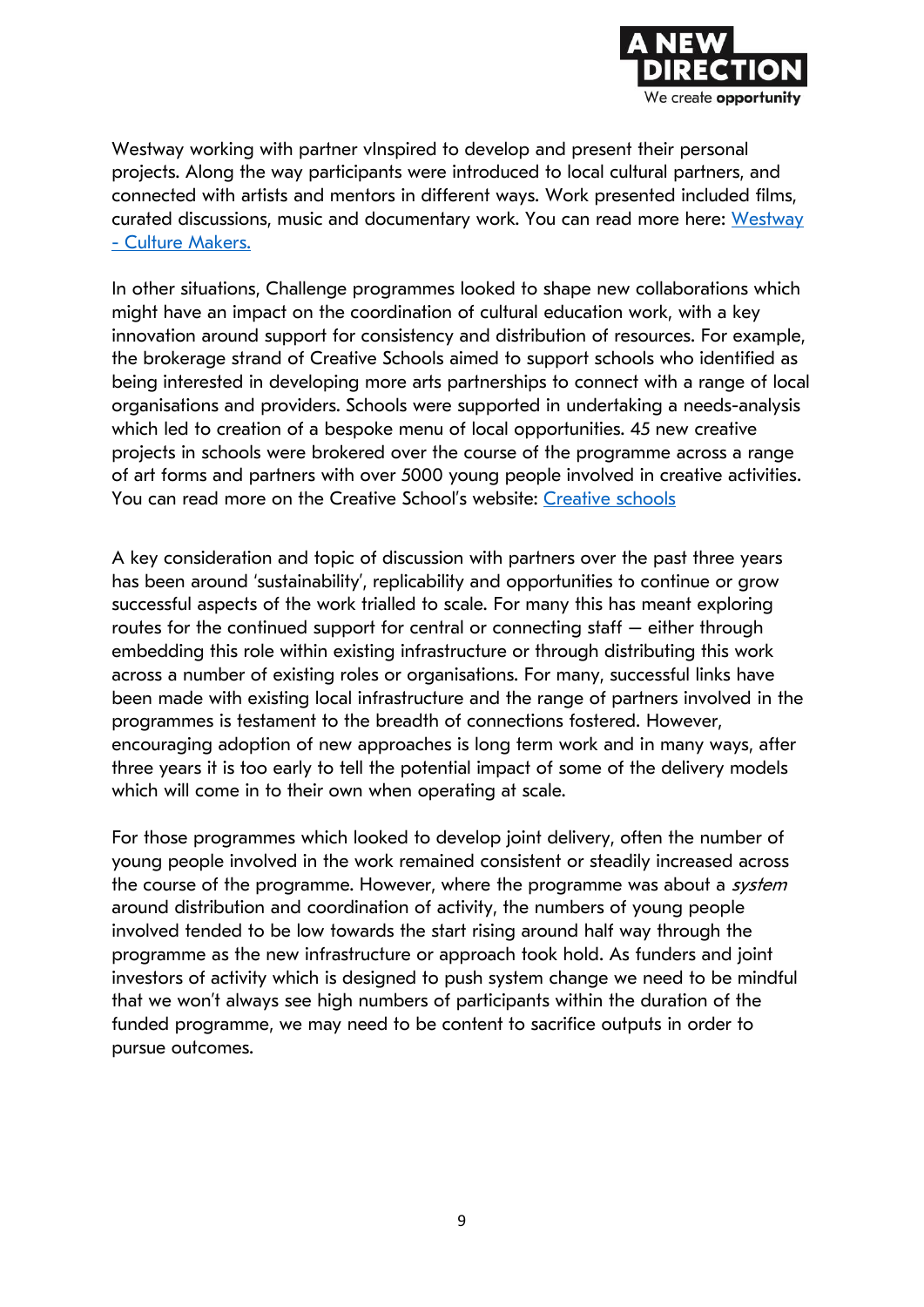

#### **Geographical spread**

One of the outcomes identified in the initial launch event of the Challenge as a possible indicator of a step-change, was a more developed cultural offer in outer London. Outer London is home to the majority of London's children and young people and some incredibly creative and strong practice. However, public investment, for example investment through Arts Council England's National Portfolio, in outer London boroughs is typically lower than inner London.

Activity supported through the Challenge took place in over half of London's boroughs. Some activity was open to young people both locally and further afield and as such it's hard to be exact about where in London young residents will have seen impact from the Challenge. However, a good number of the programmes had a very localised focus with a specific ambition to support a collaborative approach at a localised level. Of these programmes, six of the boroughs in which they worked (Croydon, Barking and Dagenham, Redbridge, Waltham Forest, Newham and Hillingdon) were in outer London, and seven (Westminster, Wandsworth, Lambeth, Hackney, Kensington and Chelsea, Islington and Lewisham) in inner London. There is a slant here towards central and central east boroughs with the exception of Hillingdon, London's most westerly borough.

#### **Place**

Inherent in the framework for the Challenge is a broad definition of culture, with an interest in connecting with our understanding of this term as Londoners – what does culture mean to us? What does this tell us about how we might support it and support young people to play an active part in its development?

Many programmes that received investment through the Challenge took a local focus, allowing a holistic view of the situation for young people. Often partners looked to establish links with policy areas beyond education and culture, for example connecting with health, housing, communities and the police. An interesting set of conversations emerged around the broad role of culture and artistic practice in a place overlapping with, for example, young people's ownership, space, and safety.

Over the three years of the Challenge Ovalhouse led a programme working with three leading housing associations – Metropolitan Housing, London and Quadrant and Hyde Group – as well as the Walcot Foundation which addressed the question, 'how can housing associations, local cultural partners and young people work together to address barriers to cultural engagement and broaden young people's horizons?'

Within Ovalhouse's final evaluation, perceptions of place came through as a learning theme. Conversations with the programme's Young Associates suggested that ideas of 'place' are fluid rather than fixed, drawing on 'individual experience as well as family history, the things we share with those around us and the things that create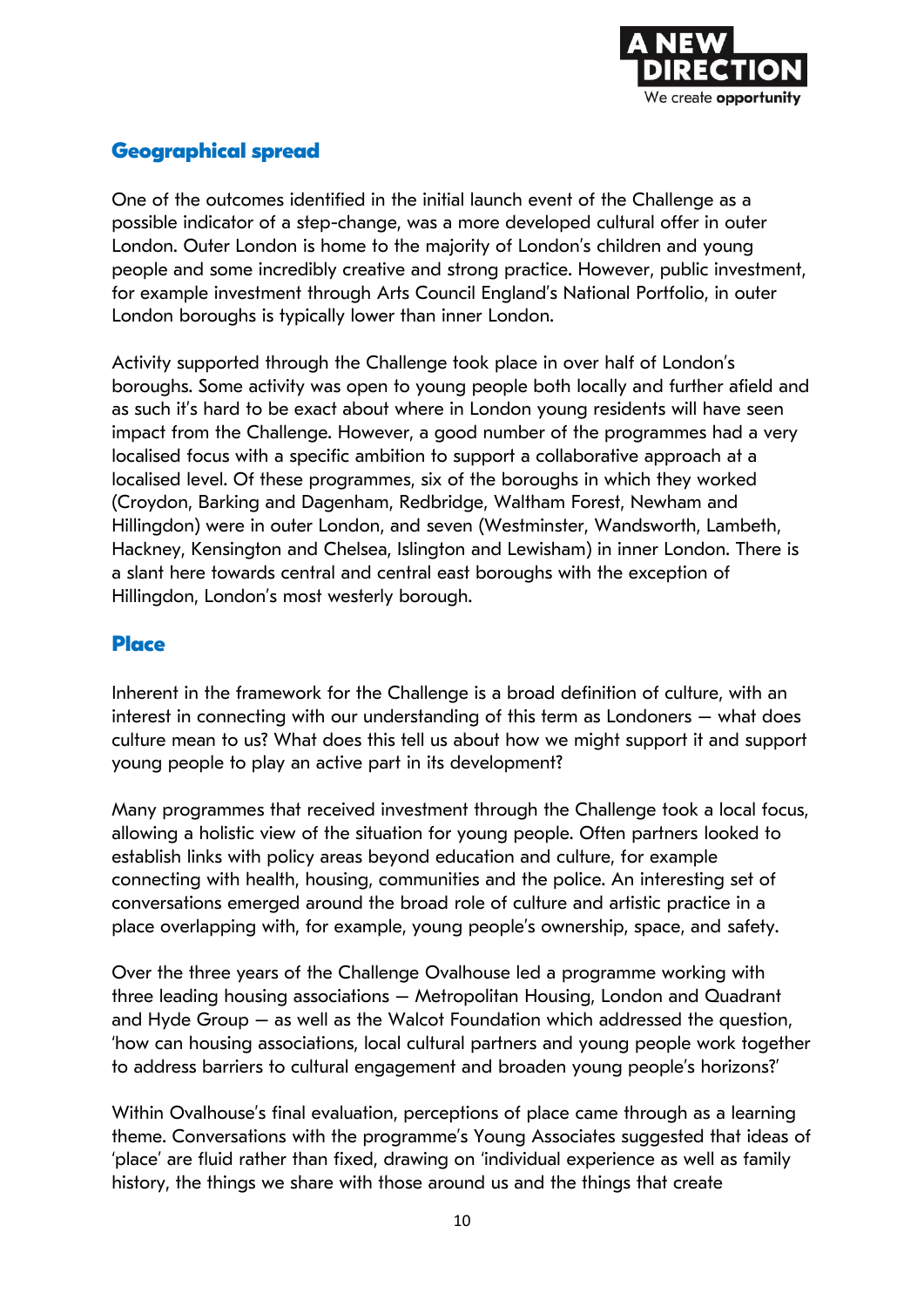

difference' (Author: Chrissie Tiller writing in the evaluation for Ovalhouse, Creative Youth programme). Ovalhouse reflect on the need for significant space and time within place-based programmes to enable discussion and reflection, as well as the importance of making sure there are ongoing ways for young people's voices to be heard within cultural institutions both in programming and wider policy decisions.

Finding the amount of space needed to really build these local conversations in a busy programming environment can be difficult, and these questions also see us move towards a broader piece around the civic role we take.

#### **Young people as leaders**

In many programmes, young people were involved as leaders both of their own creative opportunities and within local strategic conversations emerging from Challenge partnerships; young people's role as co-producers became a defining feature of the Challenge.

We saw within #CultureMakers above how young people were not only shaping their own cultural journeys, with a range of partners providing input along the way, but also shaping contributions to key local concerns they saw.

Within Creative Croydon, Croydon Youth Arts Collective (CYAC) developed across the first two years of the programme and continues to play a central role in the borough's Cultural Education Partnership. Outcomes CYAC members felt the programme had brought for them included confidence, technical skills including project management, public speaking, empowerment and that they felt more connected to their community. In addition, the strength and clarity of considerable consultation proved invaluable in the local coordination and development work the organisational programme partners undertook and continue to undertake. Further local investment will hopefully lead to ongoing outcomes for local young people in Croydon. You can read more about CYAC here: [CYAC Reports.](https://croydonyouthartscollective.co.uk/reports/)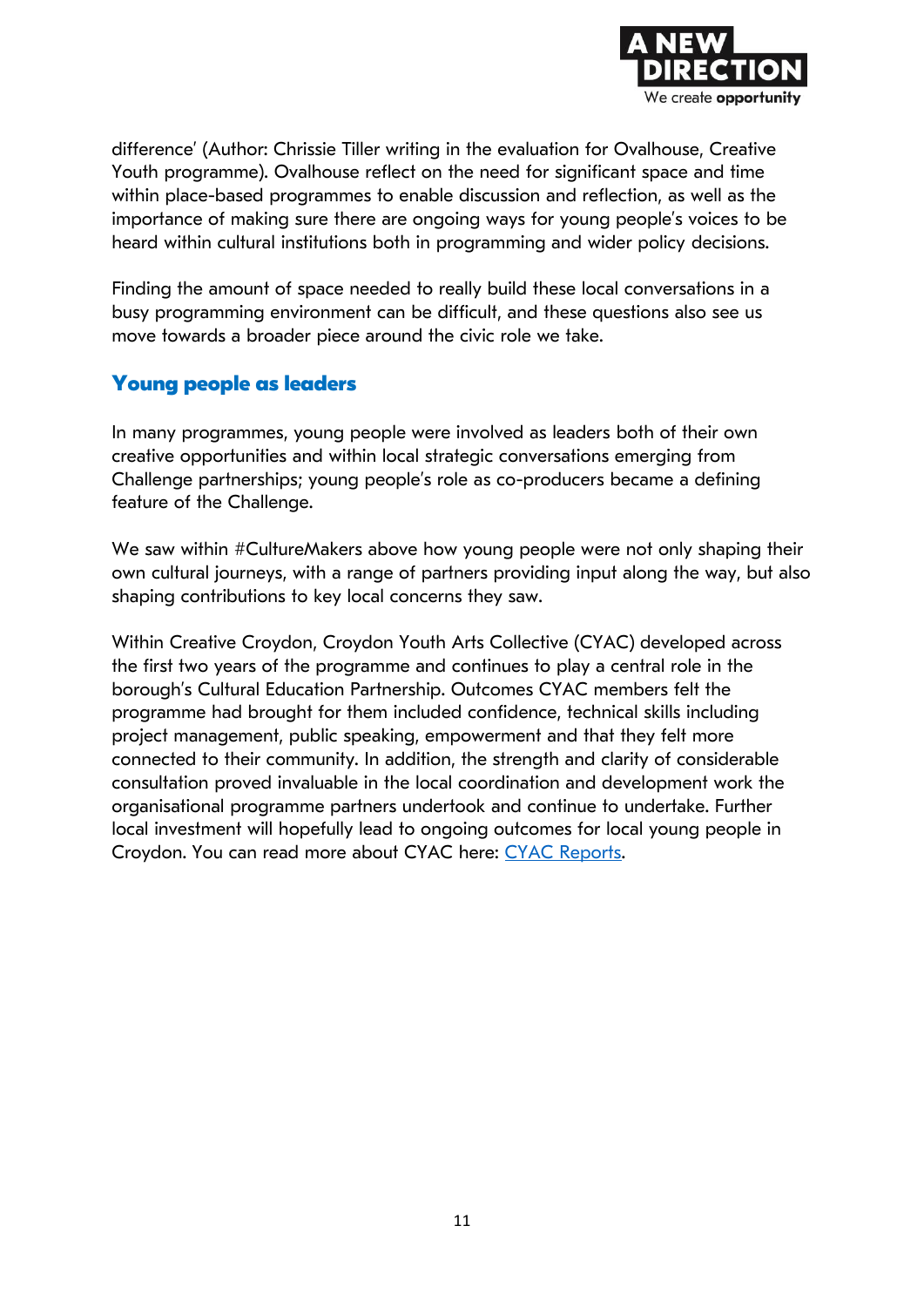

**2. Constructing sustainable, innovative**  partnerships for the delivery of education

**across London** 



Fig. 4. Types of organisations involved in the London Cultural Education Challenge

The first 10 partnerships receiving investment through the London Cultural Education Challenge reported working with 712 organisations. As shown above cultural and creative organisations and schools made up over half of programme partners. Dawn Langley noted in her cycle two discussion document that most Challenge partnerships tended to be bi-lateral – that is non-profit and public sector collaborations, or trisector – non-profit, public and commercial sector partners. In the latter case, often the local authority acts as intermediary.

The practicalities, challenges and opportunities of partnership development was a key learning theme throughout the Challenge. Within the partnerships Lead Partners were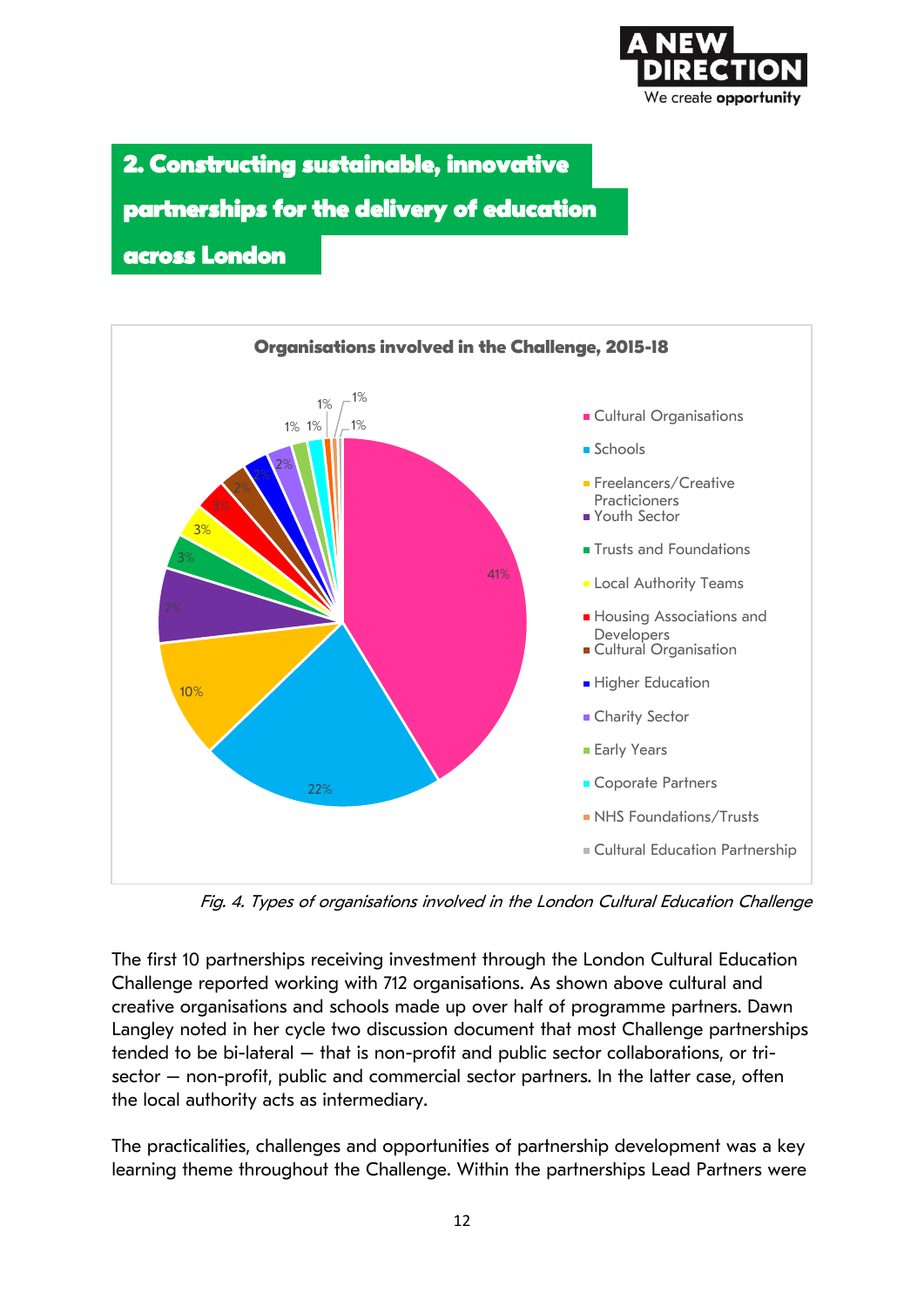

often asked to act as brokers, convenors and facilitators of conversations between organisations using a variety of different languages, from different parts of the sector and with different ambitions. Some partners have developed advice about partnership working drawing on their experience.

[Building a Collaborative Culture](https://www.culturemile.london/content/uploads/2017/11/Building-a-Collaborative-Culture-A4-report-FINAL-low-res-spreads.pdf), for example, shares learning around collaborative working developed through the process of establishing the East London Cultural Education Partnership (ELCEP). The publication explores different partnership models, shares financing information and highlights activities linked to eight identified stages of partnership development.

Within her cycle two discussion document, Dawn highlights a number of common success factors that emerge through the literature on partnership working:

- Selecting the right partners ensuring participation from complementary organisations, making sure that the right organisations are involved and securing buy-in at a senior level.
- Achieving an effective structure for decision-making (especially where multiple partners are involved).
- Setting goals ability to set shared goals that matter both to the partner organisations and to wider society/the intended beneficiaries.
- Developing trust and building consensus in order to work well together, partners need to understand one another at organisational and personal level.
- Focusing on practical achievements although it will take time to establish direction and working practices, partnerships need to take action and avoid becoming a 'talking shop'.
- Maintaining partners' commitment and involvement partnerships need to sustain impetus, provide leadership and direction, respond flexibly to changing needs, and make sure the partnership is achieving its aims.
- Committing adequate resources partnerships require sufficient resources to facilitate meetings and other communication, apart from the funding required for specific partnership activities.
- Being able to demonstrate impact ultimately, partnerships should be able to provide evidence on the difference they make to their intended beneficiaries.

A New Direction has also recently published our Powerful Partnerships Resource [Library.](https://www.anewdirection.org.uk/powerful-partnerships-resource-library) This online resource brings together a collection of case studies, tools and research which we've found valuable and interesting in place-based strategic partnership working. Included are some resources used through the London Cultural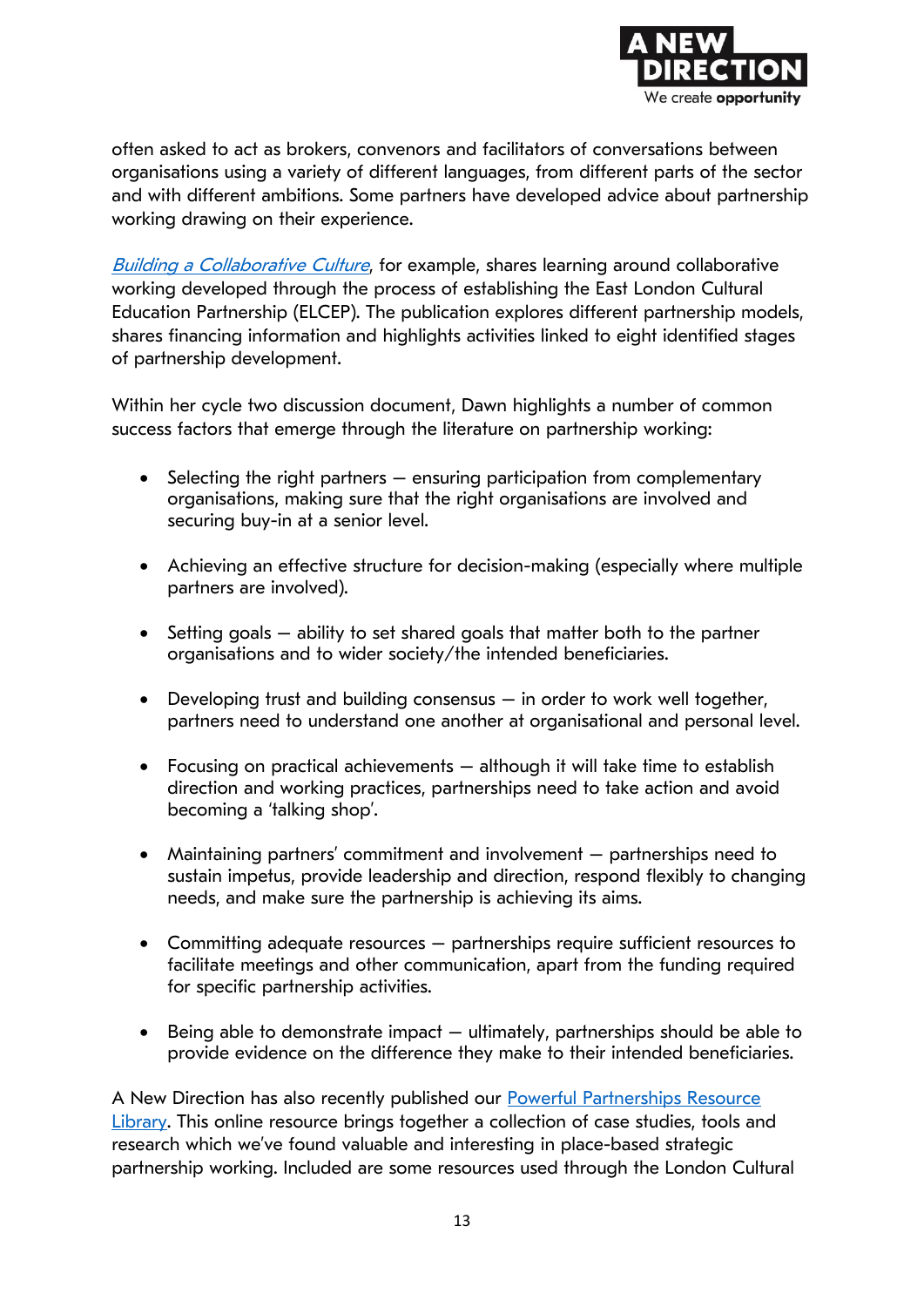

Education Challenge including an activity to make 'Mess Maps' as a way of approaching Wicked Problems, created and introduced by Dawn in one of our partner meetings.

Each Challenge programme had one Lead Partner, who was recipient of investment from A New Direction and responsible for monitoring and reporting. The relationships beyond the lead partner varied. In some cases there was a distributed leadership model, with other partners taking on responsibility for different aspects of the programmes. In other cases the governance structure was more centralised, with the lead coordinating a range of relationships. In her three-year Summary document, Dawn shared a visual representation of the different types of networks generated through the Challenge, shown below as figure five. As Dawn explains:

"In the first formation, the Lead Partner has worked with a range of other partners, but has then delivered directly with/to young people. In the second formation the Lead Partner is part of a wider group that in turn then works with a range of other partners who work with young people directly. The final configuration is a hybrid of both in that the Lead Partner has worked with some young people directly and worked with second partners to support their delivery."



Fig. 5. Network types present in the Challenge, taken from Action Research Reflections: 2015- 2018 Discussion Document.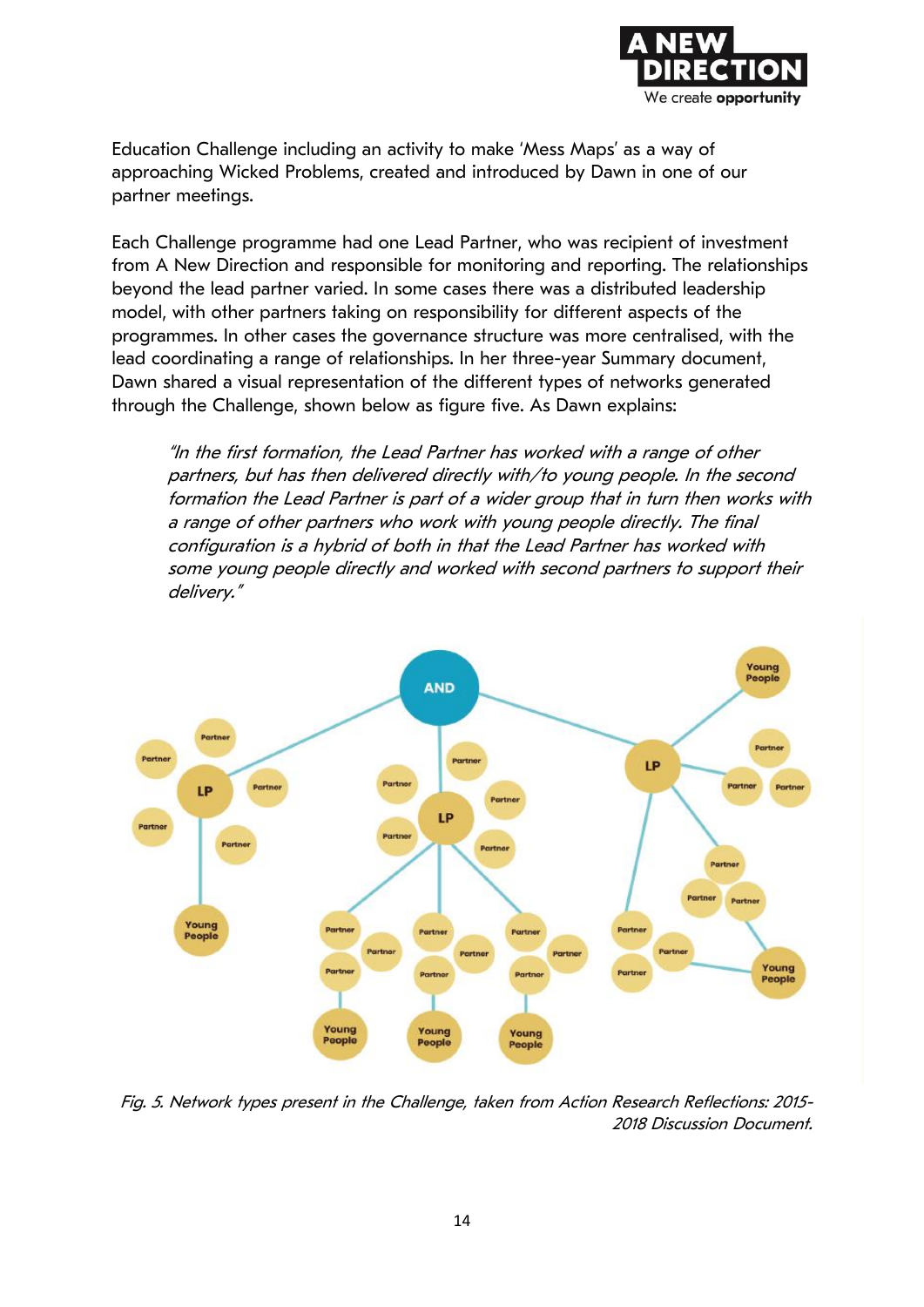

Dawn sets these finding in the context of existing understanding of network structures – further described in her 2015-2018 discussion document - and suggests the variety offers an opportunity for partners and A New Direction to further investigate the potential opportunities and challenges of these different models. One immediate observation is around the different roles Lead Partners are taking here. Primarily Lead Partners were cultural education professionals with considerable experience of quality programme delivery. In the second two models above, rather than only taking this delivery role, these Lead Partners have taken on a non-delivery strategic position.

A consistent point raised in Challenge programme evaluations was the commitment and capacity needed solely to work on partnership development, particularly when shaping programmes working between organisations from multiple sectors. For many this process was the focus of at least the first six months' of the work. Sometimes this process revealed challenges or aspects of the work that required a new or different approach to that which had been planned, which then needed to be renegotiated. Partners found this process was ongoing throughout the course of the programme. In many ways this iteration is consistent with a prototyping or research and development approach, but speaks again to the need for centralised capacity to drive new approaches, particularly working with other sectors.

Each quarter A New Direction asked lead partners what help and support we might be able to offer to them. Answers frequently asked about brokering relationships for programmes, connecting with other Arts Council England or external initiatives live in the sector, platforming or sharing work, and sometimes for support in local conversations, to bring a pan-London perspective.

At the end of the Challenge, programme leads were asked, 'What advice would you pass on to someone starting on this journey?' Responses included the importance of patience and tenacity; and making sure you have clear and solid evidence for your approach, which can be very unifying when decisions are stretched.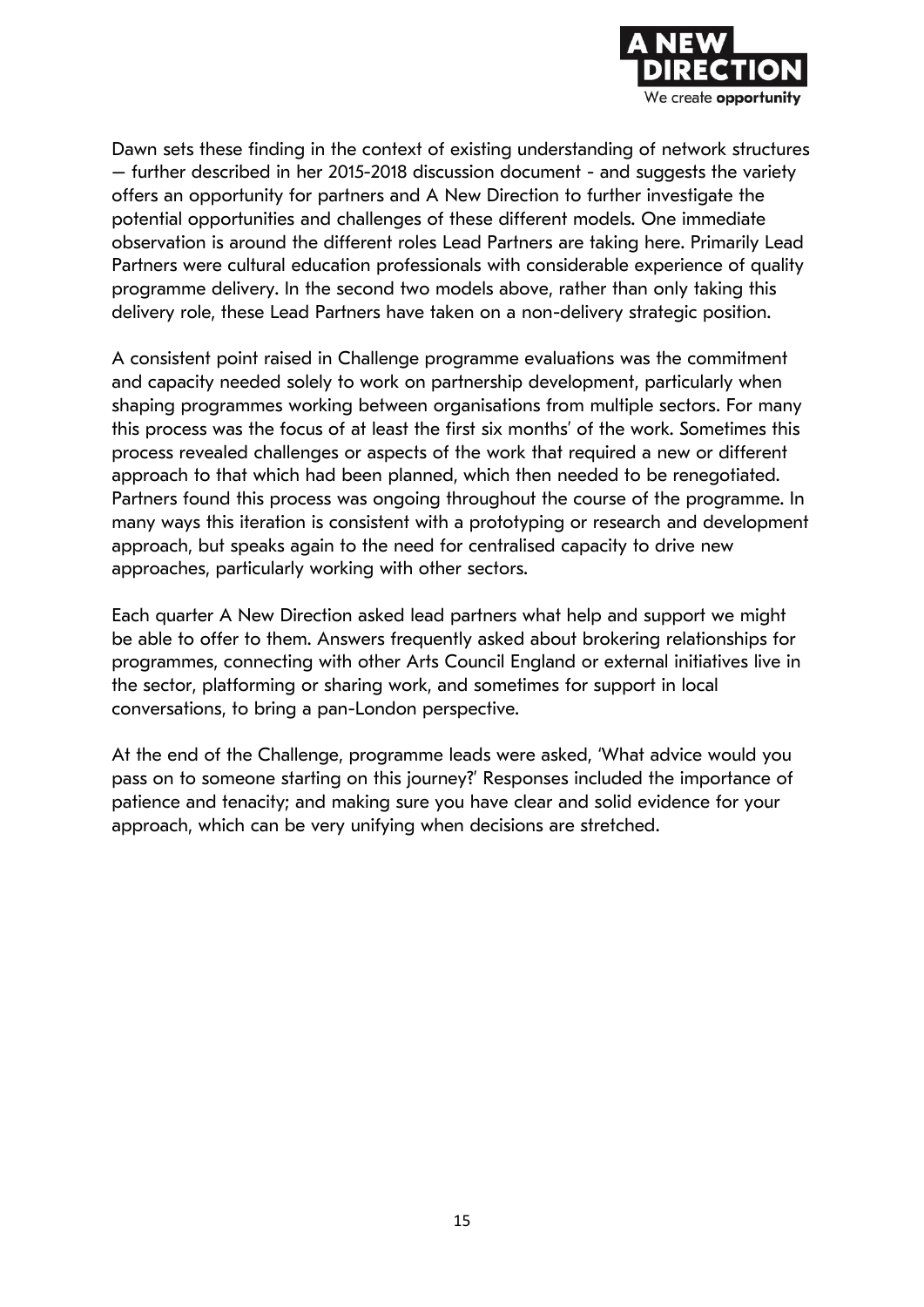

**3. Generating new sources of funding to improve** 

#### **cultural education opportunity**

To date £961,000 has been committed in investment from partners against the funds A New Direction committed to the 12 programmes listed in figure one in 2015-2018, exceeding the target of 100%. A breakdown of the proportion of this investment offered by different types of investors can be seen in figure six below.

| Type of investor                                   | % of Match |
|----------------------------------------------------|------------|
| <b>Trusts and Charitable Foundations</b>           | 22%        |
| <b>Local Authorities</b>                           | 17%        |
| <b>Cultural Partners and Schools contributions</b> | 15%        |
| <b>Local Development Trusts</b>                    | 14%        |
| <b>Housing Associations</b>                        | 13%        |
| Developers/Regeneration partners                   | 9%         |
| Sport England                                      | 7%         |
| <b>Higher Education</b>                            | 3%         |

Fig. 6. Partnership investment by type of organisation

Investments in the Challenge were made across two application rounds, with two investments following outside of these processes. 'Place' and collaboration with the property development community specifically was a central focus of the second round of investment which was a response to a number of factors including the growth of interest in 'place-based' approaches and the relatively low number of applicants coming forward to respond to the 'New London, New Schools' theme (one of the six themes at the centre of the Challenge) in the first round.

In part, this focus explains the prominence of these partners within the list above, but across the Challenge, partners reported clear areas of overlap in the ambition of organisations responsible for local development and the ambitions of the Challenge. These particularly included community development and skills and progression for local young residents. Local authorities were also considerable partners in the Challenge, and as mentioned previously often acted as intermediaries, introducing or initiating connections to support the development of this work.

Trusts and foundations remain consistent investment partners for cultural education. It's worth noting however, that where trusts and foundations were involved as match investors in Challenge this was usually as part of a portfolio of funds – where there were multiple investors in a programme. Where the investors were a single organisation or one of two or three, usually another partner – a developer, or local authority took a more prominent role. Trust and foundations representatives were also almost never involved in steering groups for programmes whereas most other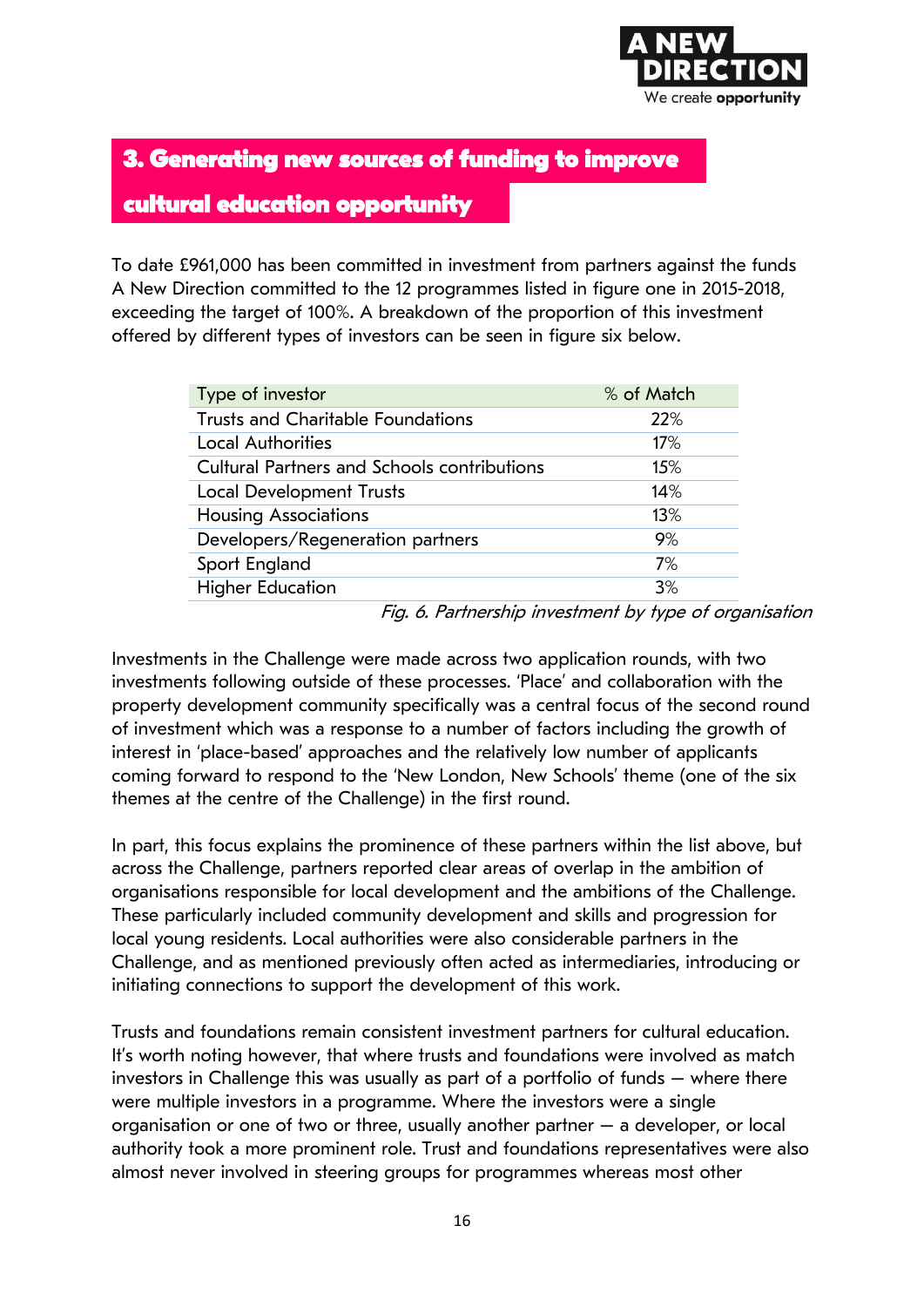

investment partners were in some capacity – potentially providing more join up to the system.

Awareness of the Challenge varied considerably across secondary partners including those offering investment  $-$  some knew of the campaign, and had had conversations with A New Direction around the programme and its ambitions and, as Dawn notes in her cycle two Action Research discussion document, some only were aware of the programme in which they were taking part and not that it was part of a bigger programme of work across the city. In the future we are interested in how we can bring investment partners together earlier in the process to consider joint approaches to strategic development for cultural and creative education in London.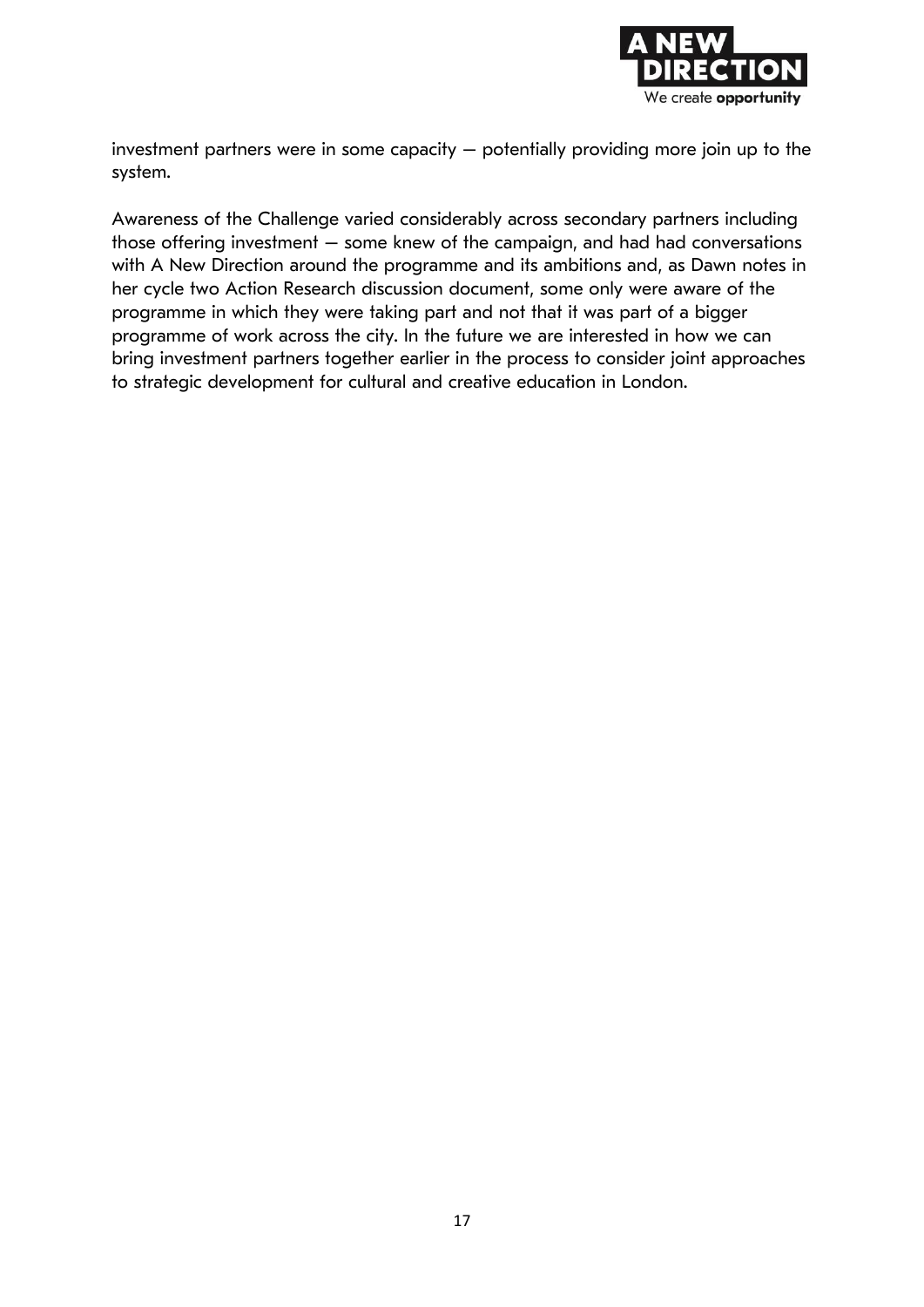

## **The London Cultural Education Challenge 2015 – 2018 Reflections: Delivery Process**

The London Cultural Education Challenge was managed and administered by A New Direction with funds from Arts Council England as part of our grant as Bridge Organisation for London.

Here we share some brief reflections on the process of delivering the Challenge, split into observations at each of the three programme levels suggested within the introduction.

### **1. As a Grant Funding Programme**

Two different application processes were undertaken across the three years. In each, partners were invited to submit an expression of interest, and shortlisted applicants were then invited to submit a fuller application or 'business case' for their initiative and attend an interview. Minimum annual investment was £25,000 from A New Direction and maximum investment was £100,000 a year, over up to three financial years (2.5 calendar years: summer 2015 to December 2017). The Challenge Group and Young Challenge Group offered advice to A New Direction on investments.

45 applications were received in the first application cycle, for which the deadline was 8 th May 2015, and seven investments made. 10 applications were received in the second cycle which focussed on place-making and one particular theme of the Challenge 'New London, New Schools', and five investments made including two additional amounts to existing Challenge funded programmes. An additional two investments were made with agreement of the Challenge Group outside of the application process.

For every £1 invested by A New Direction we asked £1 be contributed by a partner investor. In this we hoped to double the funds to support the work, and build new investment relationships for cultural education and learning in London. This 1:1 match is a requirement of our funder, Arts Council England.

#### **Application timelines and processes**

Through the Challenge we were committed to testing and trialling new ideas and approaches for cultural learning, specifically involving cross-sector relationships. A key theme emerging across Challenge programmes was the significant time and approach this work takes to develop, including establishing joint language, aims and ambitions,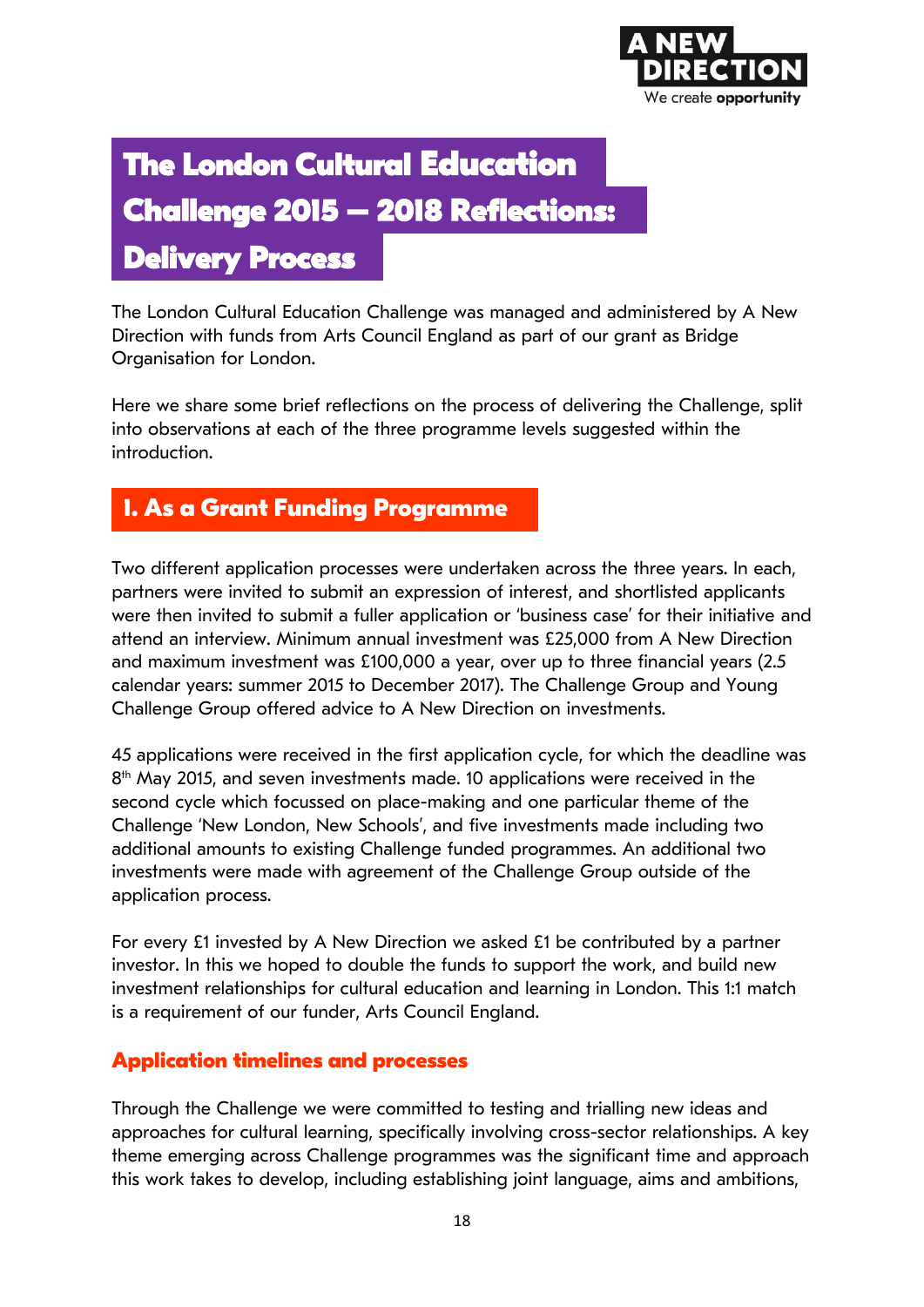

working practices and clear roles and responsibilities. In her cycle two discussion document Dawn shares learning from the literature around factors affecting the success of 'cross-sector socially-oriented' partnerships. As well as the above, partners will be negotiating historical factors or factors arising from previous experience, as well as different organisational motivations.

For the first round of the Challenge, full information and guidance notes for prospective applicants were live on a newly designed micro-site by 30<sup>th</sup> March 2015. The deadline for responses followed on 8th May 2015. As Anita Kerwin-Nye, our Challenge Group chair, noted in her blog at the time all of the applications we received would have contributed to the aims of the Challenge, but a slightly longer timeline might have allowed for more involved conversations earlier around the 'systems-change' aspects. As Anita noted, 'there were a range of really great projects doing good work but it was hard to see how they could create culture change or share their learning.'

Within her action research Dawn also suggested A New Direction might have helpfully offered additional sessions, for example, around innovation alongside the application process. How, as investors, we can build in enough time, support and the right process to allow new ideas and opportunities to flourish is something we've thought a lot about in the lead up to the launch of Challenge London, the new iteration of the London Cultural Education Challenge. For Strand 2 – through which we expect new partnerships to come forward – we have allowed over five months from the full information being live to the expression of interest deadline, and tried to pepper that time with Q&A opportunities, other relevant A New Direction events and opportunities to meet with the team and discuss and share ideas. We hope this allow for fuller and iterative programme development before application, hopefully supporting additional grounding for partnerships once investment is established.

#### **Flexibility and constraint**

A New Direction was transparent from the outset that we didn't know what the solutions were to the contextual challenges we'd identified and shared with partners in introducing the Challenge, but we hoped we could invest and work alongside a range of organisations to test some ideas over the coming three years. As the Challenge was established as a programme of test, experimentation and learning, A New Direction tried to establish a flexible and iterative approach to grant management – along the way timelines, plans and ideas shifted and changed in every programme to some extent.

All Challenge partnerships set their own outcomes framework for their programmes. This meant the work could be locally focussed and appropriate for their setting. Although the overall 'research question' and ambitions of the programmes stayed relatively consistent throughout the three years, some of the specific outcomes they were looking to achieve shifted and changed. The combination of these two factors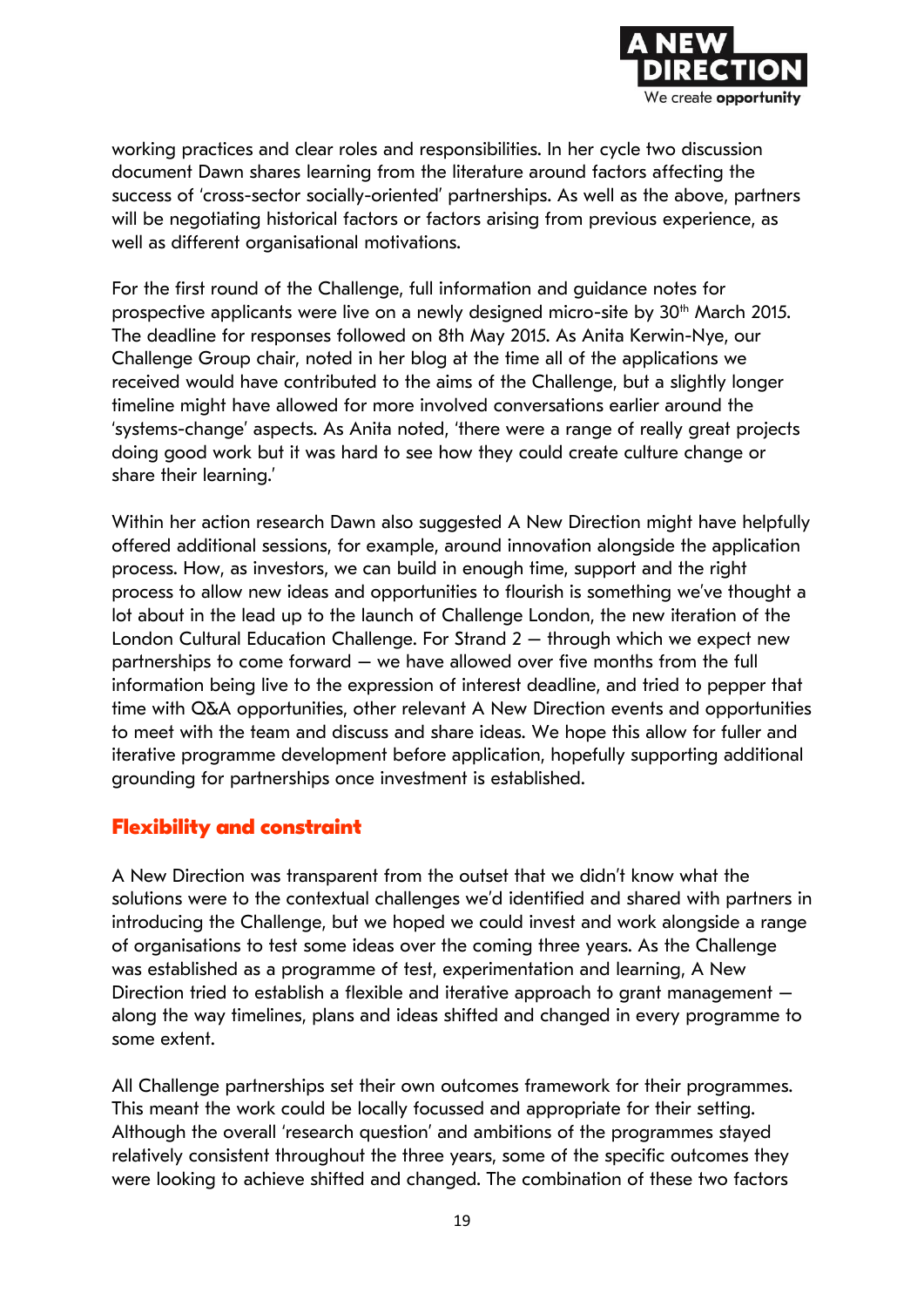

made approaching summative evaluation more complicated. Some partners adopted action research approaches, which worked well allowing for iteration across stages of the programmes. Others looked at impact broadly across strands of work rather than outcome measurement at the end responding to a baseline at the outset. Sometimes this required negotiation between the different funding partners around reporting requirements.

#### **Challenge and Young Challenge Groups**

Throughout the programme A New Direction worked with two groups of advisers.

The Challenge Group brought together eight senior professionals from across youth work, museums and heritage, property development, education and cultural learning. A representative from Arts Council England also joined group meetings, acting as an observer during the application assessment processes.

The Challenge Group acted as much more than a panel to support investment decision making – speaking to the change and community of practice levels of the programme, they were able to open up connections and contacts for us, and meetings contained careful reflection and advice about aspects across the development and delivery of the Challenge.

11 young people were involved with the Young Challenge Group across the three years. As well as offering advice on investments, Young Challenge Group members were part of interview panels, attended project partner and networking meetings and hosted a workshop as part of the GLA's Festival Who Are Ya? in April 2016 exploring the central themes of the Challenge.

#### **"This has made me believe that young people need to be involved/ considered through every aspect of the project when public money is being spent on community outreach."**

Young Challenge Group Participant

Feedback from the group showed they would have valued the opportunity to get more involved with the funded projects – visiting as observers to get first-hand experience of the work – as well as to have had the opportunity to meet with other young people who are part of programmes receiving investment. Members attended some programme performances and outcomes, for example the Getting Ready Dance showcase held at Southbank Centre, and one member of the Young Challenge Group undertook a work placement with Westway Trust after meeting representatives from the #CultureMakers programme at our first partners' meeting. You can read more about her experience here: [https://www.anewdirection.org.uk/blog/culture-as-a-tool](https://www.anewdirection.org.uk/blog/culture-as-a-tool-for-urban-regeneration)[for-urban-regeneration.](https://www.anewdirection.org.uk/blog/culture-as-a-tool-for-urban-regeneration) However, many of the group worked or attended school or college during daytimes when most activity within programmes receiving investment took place, and it was difficult logistically to make these connections. A New Direction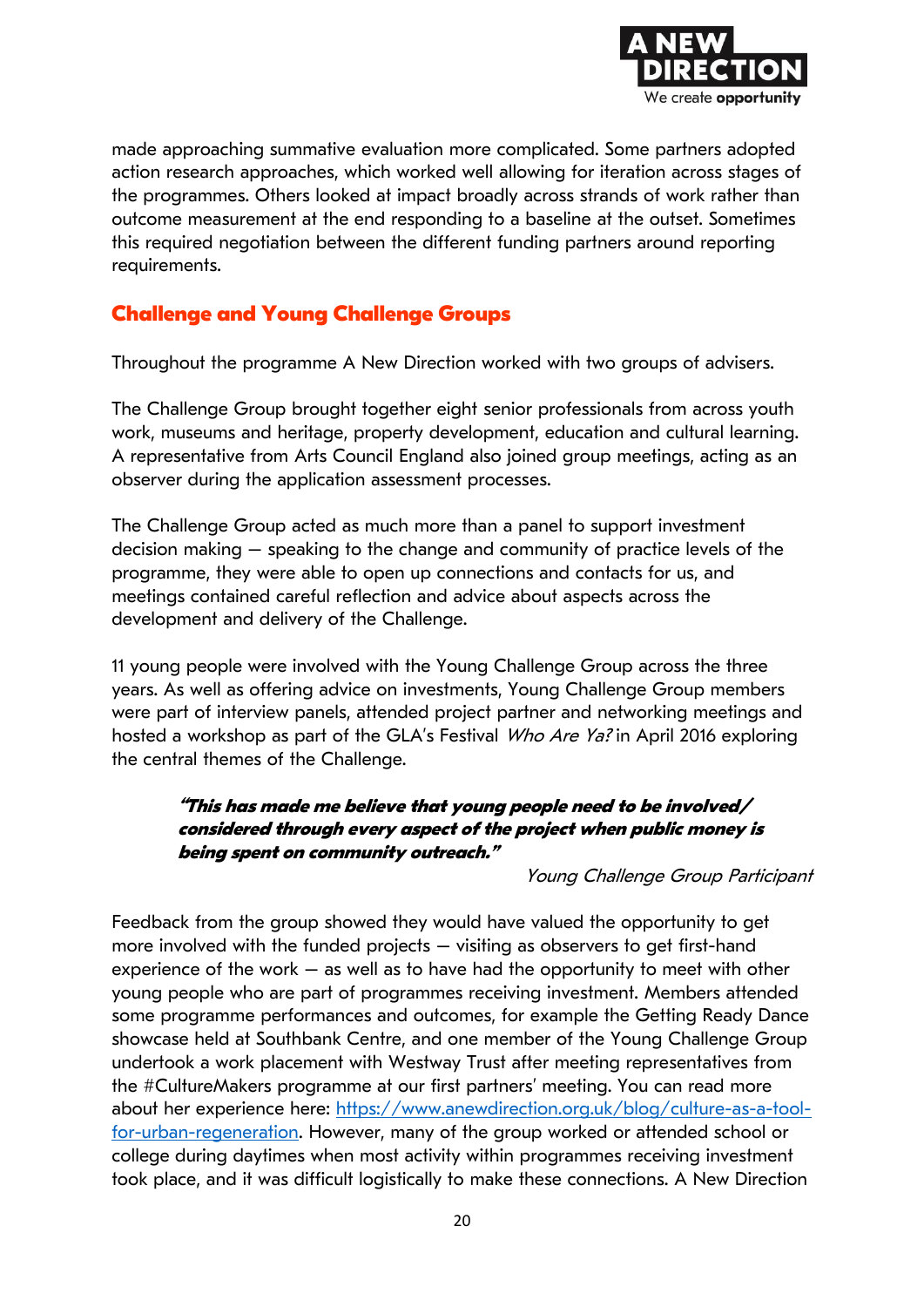

are now working with a new Young Challenge Group to support Challenge London over the next four years and hope to be able to explore creative ways to enable participants to connect more directly with the programmes receiving investment.

#### **2. As a Community of Practice**

As Dawn Langley discusses in her cycle two Action Research discussion document, initially, we discussed a community of practice as connecting Lead Partners for the funded projects. However, as the programme developed, partnerships also shaped their own local or programme-based communities of practice and this level of the suggested programme structure was re-framed to focus around building 'cross-sector socially-oriented partnerships'.

A New Direction organised termly meetings for lead partners in the funded programmes to come together. Feedback gleaned through Dawn's action research process and informally, was that these sessions were valuable in finding solutions with peers and learning from other work emerging. Given this development across the three years of local communities of practice, through the next phase of the Challenge L A New Direction will open up this peer learning opportunity more widely than the Challenge partners to others working on consortia led or cross-sector partnership work in London.

We also experimented along the way with a 'Basecamp' site through which partners could share files and ask questions. This site was very under-used with only a handful of messages posted across the two years it was live. However, throughout the process of the Challenge partners did express an appetite to share resources and ideas through their quarterly monitoring. Specific interests included evaluation methodologies for complex multi-layered initiatives, advice on running local commissioning processes, and partnership development guidelines and best practice. In addition Dawn suggested through her action research process that a glossary of terms would be of value to enable lead partners to bridge the gap between different terminology and language used across sectors. With this in mind we will continue to experiment with ways of collecting, organising and sharing materials developed across Challenge programmes.

#### **3. As a Programme of Social Change**

The London Cultural Education Challenge was aligned at a national level with Arts Council England's Cultural Education Challenge. The latter programme is a call to action for partners across culture, education and the public sector to work together in new ways to ensure joined up, consistent and high quality opportunities for all children and young people. Both the London and nationally driven Challenge emerged at a time of significant shift of policy in education, with the introduction of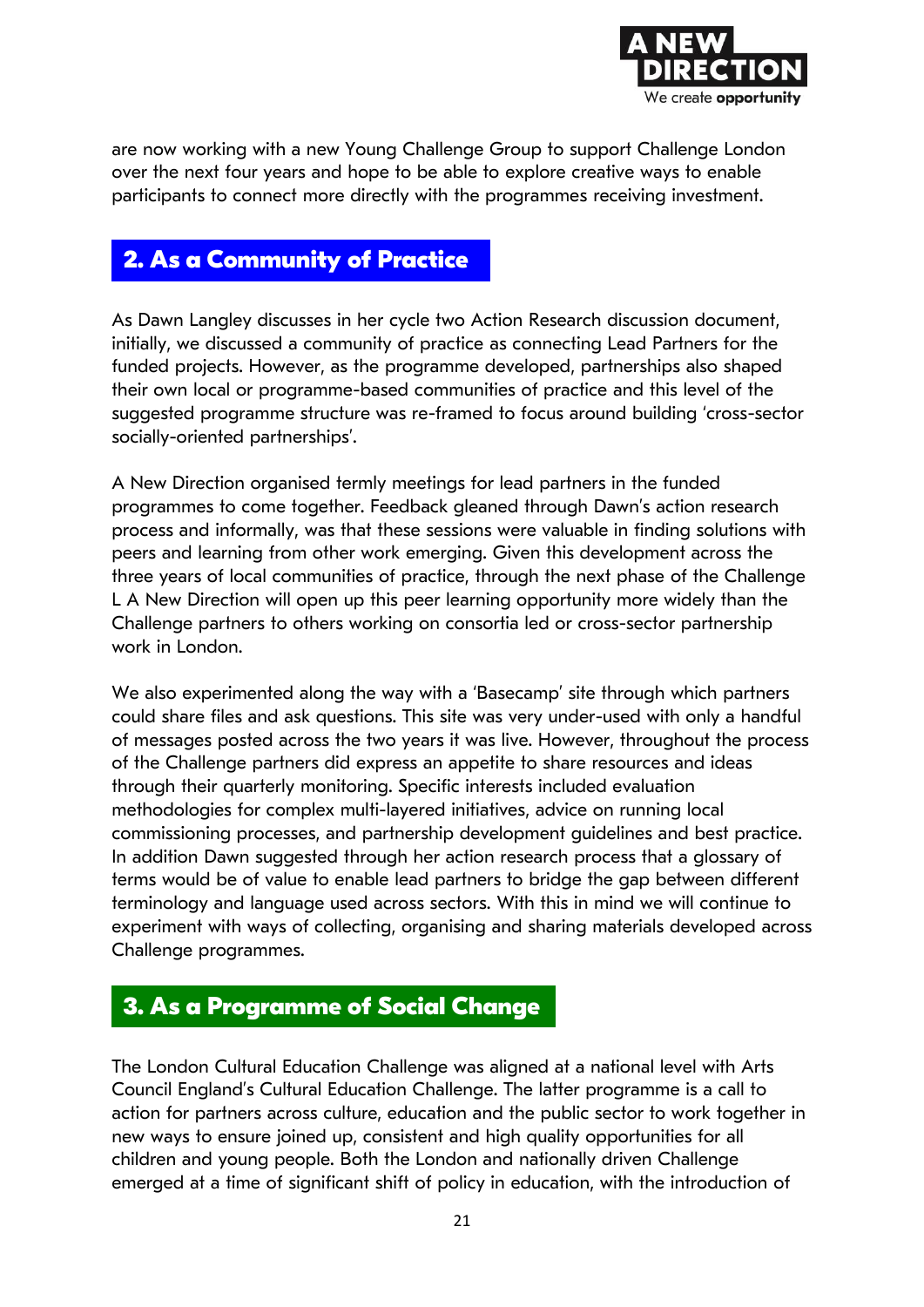

new accountability measures and pressures creating challenges for schools in prioritising arts and culture. Alongside this we have seen economic challenges in the financial climate for cultural partners and local authorities, and intense pressure on youth service provision. Ultimately the Challenge themes were rooted in an ambition around equality of opportunity and fairness in this climate.

Across the three years of the Challenge, A New Direction have drawn on the six themes at the heart of the programme in presentations attended by partners in arts and cultural organisations, Arts Council England and London's Music Education Hubs as well as in meetings with organisations working in property development, housing and education. Some of these meetings were directly connected with the Challenge programme, for example, in preparation for the second round of investment in 2016. In other situations these materials became part of a broader message for A New Direction around how we might achieve a system-wide change in London. Partners' spoke often about the value of having this evidence grounding the ambitions of the Challenge programme in the development of partnerships. For example, in the Challenge podcast recorded in February 2018, one Lead Partner comments, 'if you're developing from a strong need or evidence base you can always return to that…when you're working with lots of different partners that have different needs and different ambitions that can all provide a ...cornerstone'. We found the infographics had resonance across partners from a range of different types of organisations.

The three-tiered structure of Challenge as noted in the opening section of this report was suggested by Dawn Langley in her cycle one Action Research discussion document. The model raised interesting conversations with Challenge Lead partners, with some concerns raised about the positioning of the programme as one of social justice. As Dawn notes in her report from the following year (cycle two), these concerns included that social justice speaks to an incredibly wide issue and the partners could only ever make a small change here, alongside the possibility of the instrumental purposes of creative engagement taking too much prominence over the intrinsic. Many partners were engaged in influencing policy or organisations' practice as part of their programmes, but overall partners saw this aspect of the work rooted in a commitment to change in terms of cultural education.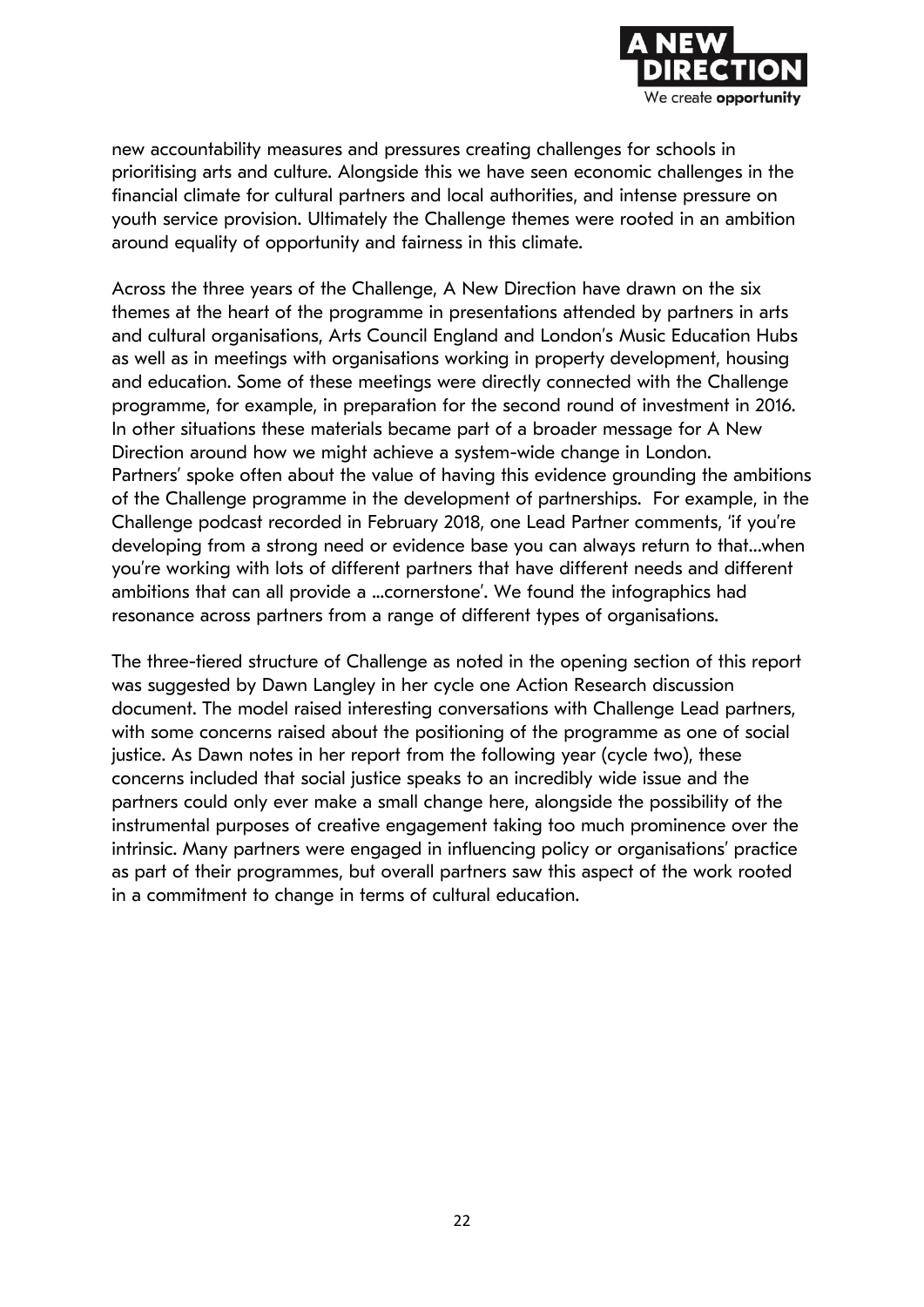

## **The future and next steps**

In March 2018 A New Direction launched Challenge London, the next phase of the London Cultural Education Challenge. We have again looked at current research into the challenges young people face in terms of their ability to develop their creativity and engage with culture.

In presenting the themes within the illustration shared in figure seven, we have tried to indicate the fluid and connected aspect of different challenges to encourage a child-centred and holistic approach to new ideas that might address these factors.

We are taking a great deal of learning from the past three years into the new programme, for example advice and guidance from partners' experience of crosssector working, a greater understanding of timescales and processes of establishing strategic local programmes, practical learning for example around timelines and flexibility relating to the grant funding programme, and a sense of some of the opportunities for opening up the Challenge as a programme of change, for example through a public peer-learning programme.

#### **Acknowledgments**

We'd like to thank everyone who has been involved with the London Cultural Education Challenge over the past three years, it has been a pleasure to work with partners, advisors and those who have supported programme delivery. We're very much looking forward to continuing the work of the Challenge into its next phase.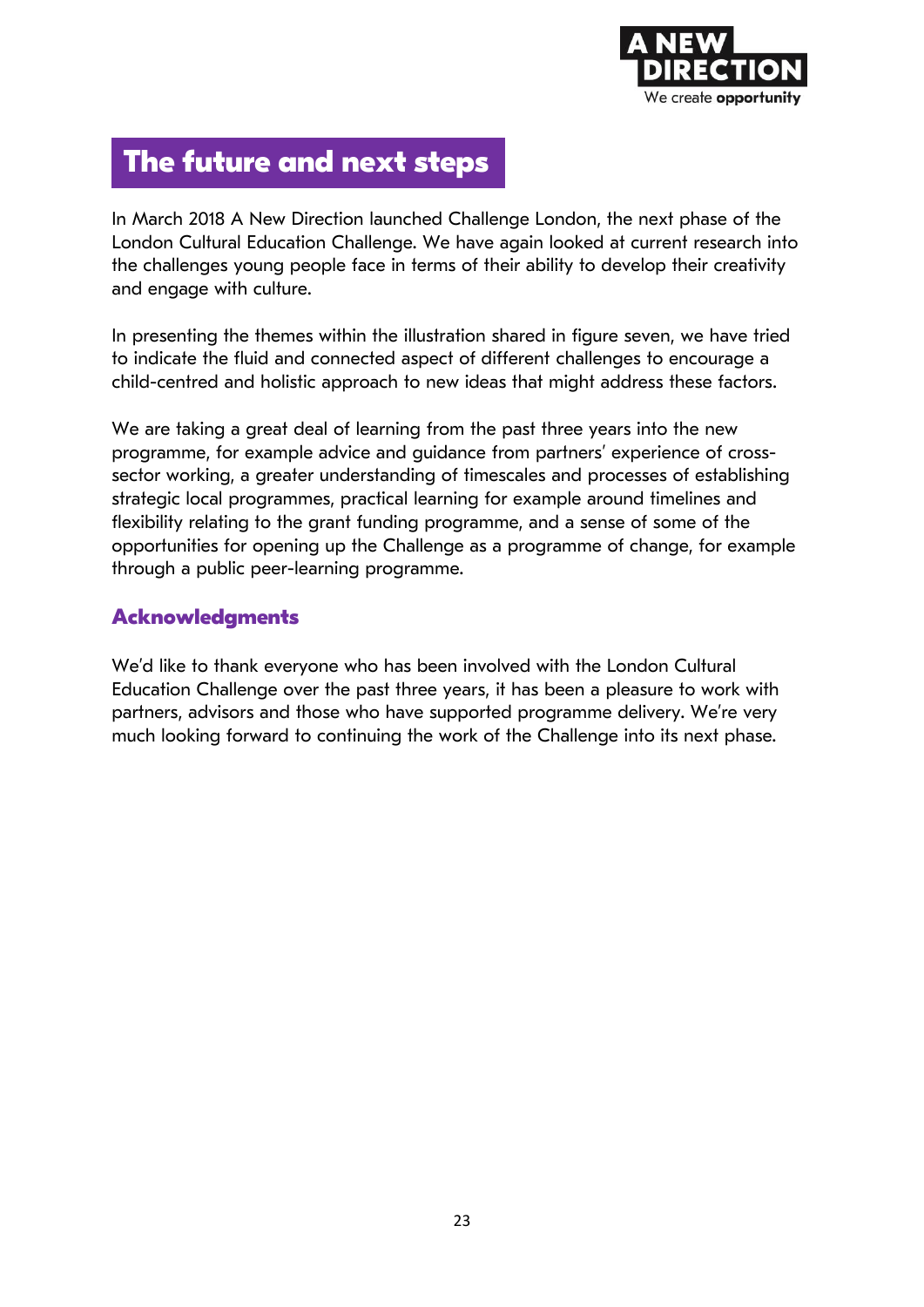



Fig.7. Challenge London illustration of themes Fig.7. Challenge London illustration of themes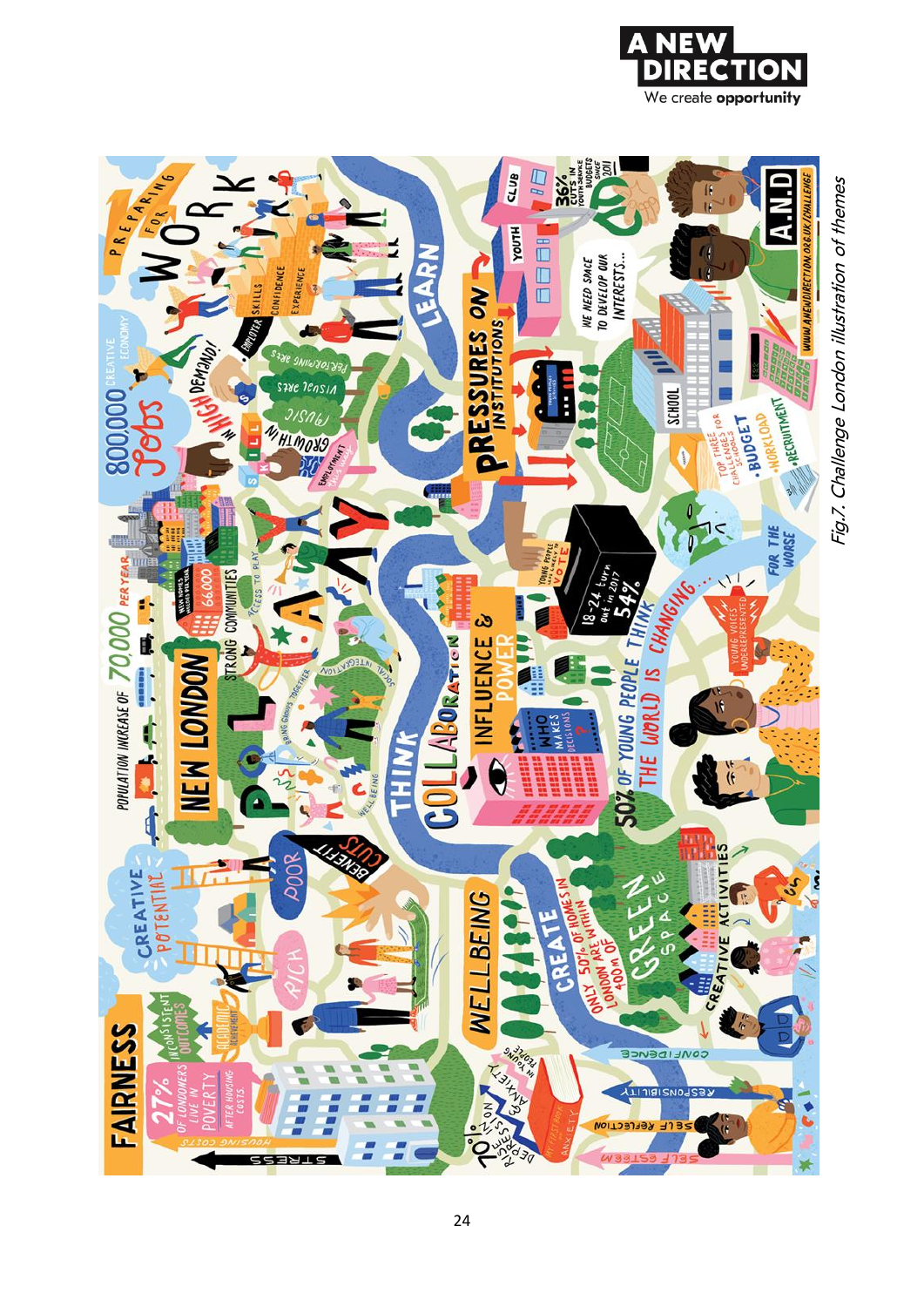

## **Glossary**

**The London Cultural Education Challenge (The Challenge)** – The London Cultural Education Challenge is a three year joint investment programme aiming to bring about a step-change in cultural education in London. The Challenge is administered and managed by A New Direction with funds from Arts Council England.

**The Challenge Group** – The professional advisory group sitting at the heart of the Challenge programme and advising A New Direction on investments we make.

**The Young Challenge Group** – An advisory group of young Londoners aged 15-25 sitting at the heart of the Challenge and advising A New Direction on investments we make.

**Lead Partners** – Each programme receiving investment through the Challenge has a Lead Partner who holds the grant with A New Direction on behalf of the partnership of organisations involved in the work.

**Cross-sector partnerships** – Organisations involved in cultural education from more than one professional sector, for example education, culture or housing, shaping joint practice to share expertise, resources or methodologies to collectively support future work.

**Challenge partners** – Organisations involved on the ground and strategically in planning and delivering programmes receiving investment through the London Cultural Education Challenge